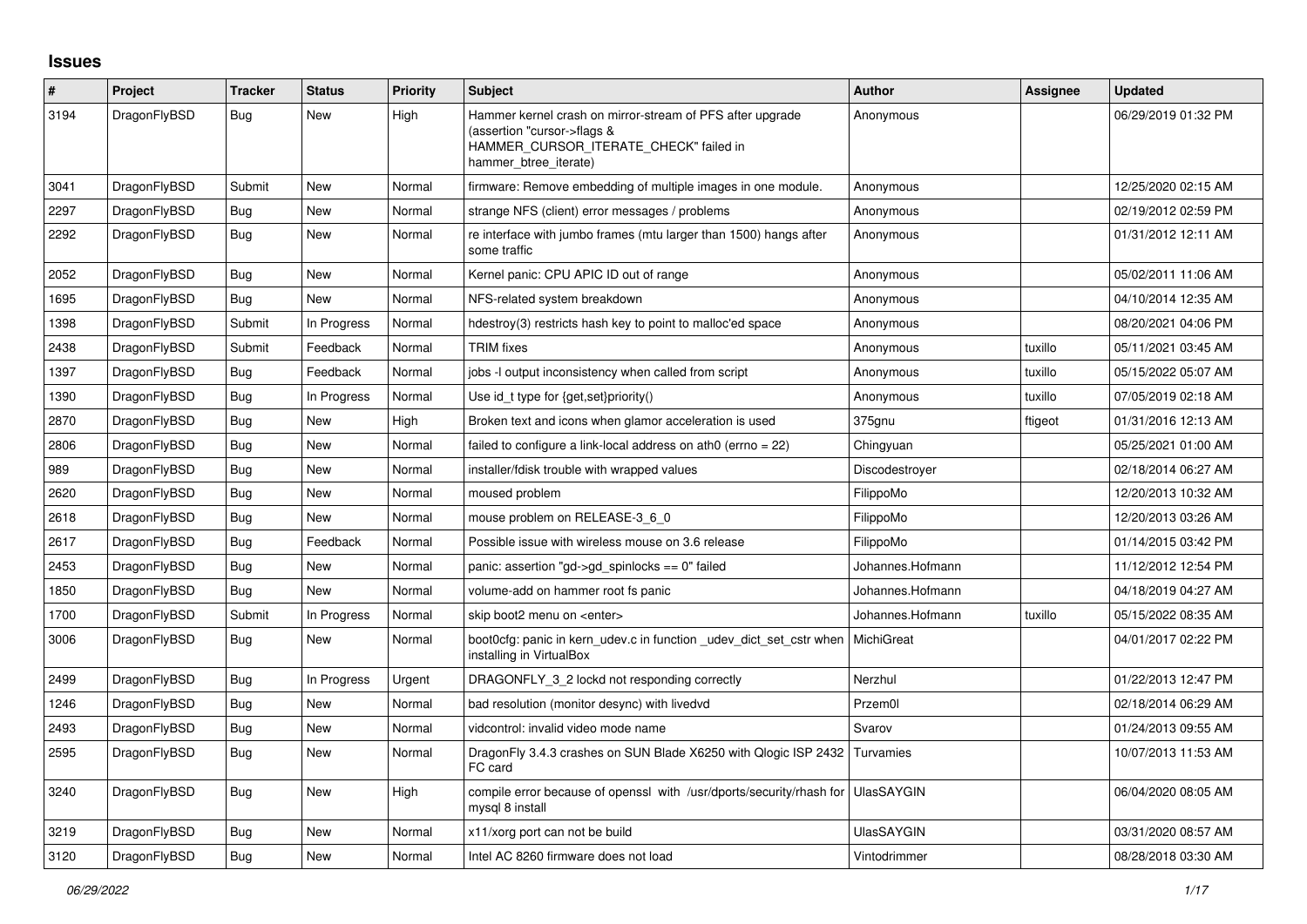| $\pmb{\#}$ | Project      | <b>Tracker</b> | <b>Status</b> | <b>Priority</b> | Subject                                                                                                                      | <b>Author</b>      | Assignee | <b>Updated</b>      |
|------------|--------------|----------------|---------------|-----------------|------------------------------------------------------------------------------------------------------------------------------|--------------------|----------|---------------------|
| 2852       | DragonFlyBSD | Bug            | New           | Normal          | Hammer File System - hangs on undo during system boot / mount -<br>will not recover on DragonFlyBSD newer than 3.6.0         | abale              |          | 05/11/2021 04:07 AM |
| 1941       | DragonFlyBSD | <b>Bug</b>     | <b>New</b>    | Normal          | wlan config crash                                                                                                            | abandon.every.hope |          | 12/24/2010 07:54 PM |
| 2250       | DragonFlyBSD | Bug            | New           | Normal          | Kernel panic                                                                                                                 | adamk              |          | 11/23/2018 01:10 AM |
| 3301       | DragonFlyBSD | Bug            | New           | Normal          | Gkrellm from the packages is not showing logged in users in main<br>window, logged in users always $== 0$                    | adrian             |          | 01/08/2022 04:24 AM |
| 3300       | DragonFlyBSD | Bug            | New           | Normal          | Running Xvnc from TigerVNC package through the INETD daemon<br>in TCP WAIT mode fails hard                                   | adrian             |          | 01/08/2022 04:25 AM |
| 3299       | DragonFlyBSD | Bug            | In Progress   | Normal          | DragonFlyBSD reports utterly wrong uptime (most of the time, right<br>after booting in)                                      | adrian             |          | 11/11/2021 01:43 PM |
| 2210       | DragonFlyBSD | <b>Bug</b>     | New           | Normal          | Bugtracker cannot assign default project for new users                                                                       | ahuete.devel       |          | 11/17/2011 11:30 AM |
| 1824       | DragonFlyBSD | Bug            | Feedback      | Normal          | kernel panic, x86, 2.7.3.859.ge5104                                                                                          | akirchhoff135014   |          | 03/10/2013 07:49 AM |
| 1714       | DragonFlyBSD | Bug            | <b>New</b>    | Low             | hwpmc                                                                                                                        | alexh              | swildner | 08/18/2012 02:03 PM |
| 1921       | DragonFlyBSD | Bug            | In Progress   | Normal          | we miss mlockall                                                                                                             | alexh              | tuxillo  | 06/18/2022 04:08 AM |
| 2520       | DragonFlyBSD | Bug            | <b>New</b>    | Normal          | panic: assertion "IS_SERIALIZED((ifp->if_serializer))" failed in<br>if_default_serialize_assert at /usr/src/sys/net/if.c:437 | ano                |          | 03/09/2013 12:14 AM |
| 2329       | DragonFlyBSD | Bug            | <b>New</b>    | Normal          | ibm x3550 & acpi                                                                                                             | ano                |          | 06/03/2014 11:37 AM |
| 3311       | DragonFlyBSD | Bug            | New           | Low             | TrueCrypt support may cause kernel crash                                                                                     | arcade@b1t.name    |          | 04/29/2022 06:19 AM |
| 3278       | DragonFlyBSD | Bug            | New           | Normal          | Second screen image is distorted                                                                                             | arcade@b1t.name    |          | 07/10/2021 03:36 AM |
| 3209       | DragonFlyBSD | Bug            | <b>New</b>    | Normal          | svc has some minor bugs                                                                                                      | arcade@b1t.name    |          | 10/24/2019 09:08 AM |
| 2882       | DragonFlyBSD | <b>Bug</b>     | <b>New</b>    | Low             | bridge sends packets from individual interfaces                                                                              | arcade@b1t.name    |          | 01/09/2016 12:43 PM |
| 2878       | DragonFlyBSD | Bug            | New           | Low             | [fix] CCVER problem when using clang and cpu extensions<br>(intrinsics)                                                      | arcade@b1t.name    |          | 06/24/2016 04:25 AM |
| 2877       | DragonFlyBSD | Bug            | New           | Low             | sed fails when working with UTF-8 locale and non-UTF symbols                                                                 | arcade@b1t.name    |          | 12/30/2015 11:20 AM |
| 1148       | DragonFlyBSD | Bug            | In Progress   | Low             | BCM4311 wireless network adapter detected but not functional                                                                 | archimedes.gaviola |          | 05/11/2021 04:00 AM |
| 2107       | DragonFlyBSD | Bug            | New           | Normal          | 2.10.1 sata dvd drive issue                                                                                                  | ausppc             |          | 07/31/2011 08:41 PM |
| 331        | DragonFlyBSD | <b>Bug</b>     | In Progress   | Normal          | ftpsesame (aka Bridging S01E03)                                                                                              | bastyaelvtars      |          | 03/09/2013 12:28 PM |
| 3132       | DragonFlyBSD | Bug            | New           | Low             | unifdef mined                                                                                                                | bcallah            |          | 04/26/2018 08:34 PM |
| 1718       | DragonFlyBSD | <b>Bug</b>     | Feedback      | Normal          | IDE disk drive not detected by x86 64 2.6.1 Live CD                                                                          | bcox               |          | 11/27/2021 08:25 AM |
| 3284       | DragonFlyBSD | Bug            | New           | Normal          | Wrong towlower() result for U+038A                                                                                           | bhaible            |          | 07/10/2021 03:34 AM |
| 3283       | DragonFlyBSD | <b>Bug</b>     | New           | Normal          | mknodat() cannot create FIFOs                                                                                                | bhaible            |          | 07/10/2021 03:34 AM |
| 3282       | DragonFlyBSD | <b>Bug</b>     | New           | Normal          | unexpected errno value from fopen()                                                                                          | bhaible            |          | 07/10/2021 03:34 AM |
| 3281       | DragonFlyBSD | <b>Bug</b>     | New           | Normal          | Crash after leaving unattended for a while                                                                                   | bhaible            |          | 07/10/2021 03:32 AM |
| 1882       | DragonFlyBSD | Bug            | New           | Low             | Idea for handling new USB vendor/device codes                                                                                | bmk                |          | 10/20/2010 12:15 PM |
| 3110       | DragonFlyBSD | Bug            | New           | Normal          | crash with ipfw3 under load                                                                                                  | bnegre82           |          | 12/09/2017 06:22 AM |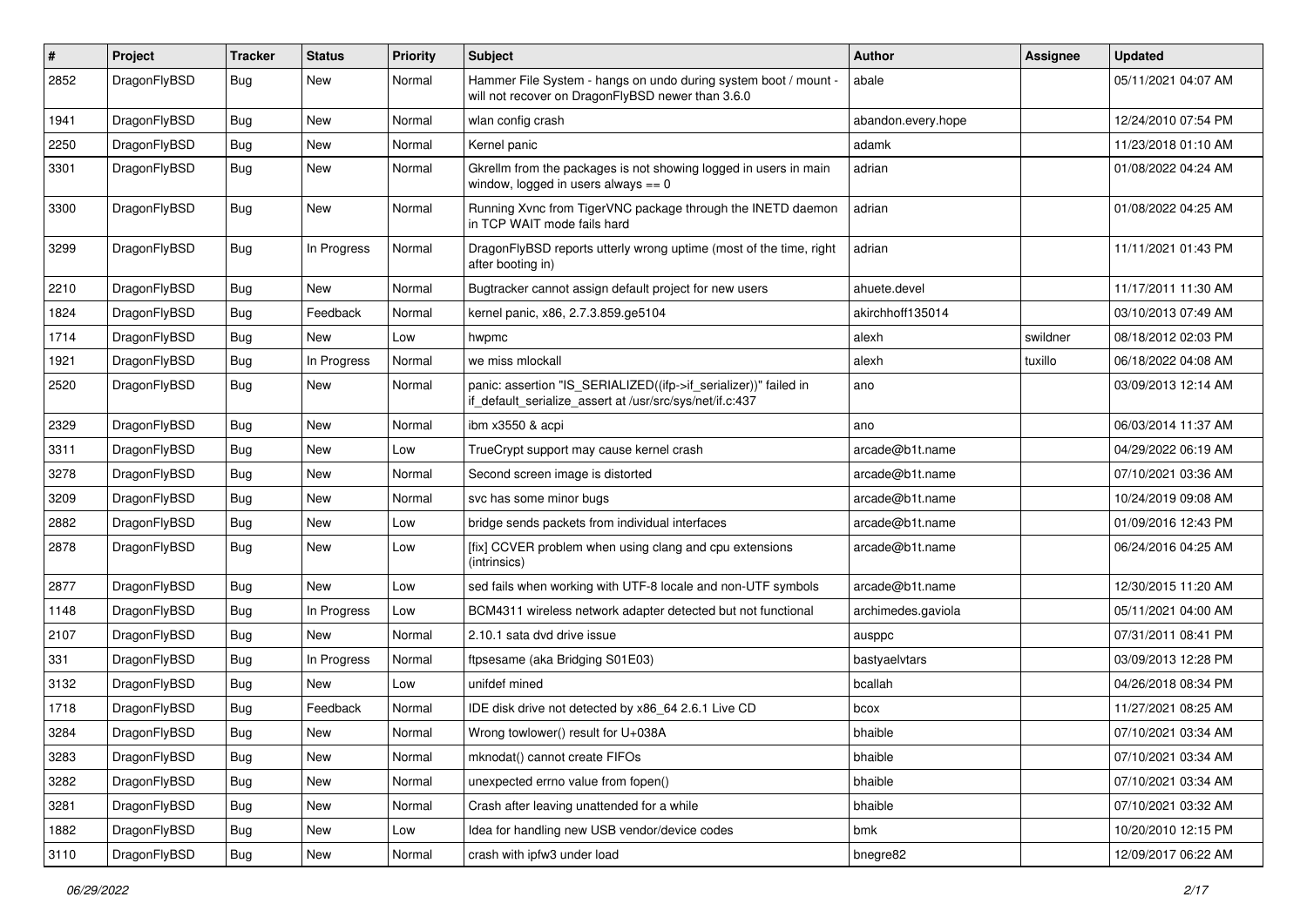| $\vert$ # | <b>Project</b> | <b>Tracker</b> | <b>Status</b> | <b>Priority</b> | <b>Subject</b>                                                                                                | Author     | Assignee | <b>Updated</b>      |
|-----------|----------------|----------------|---------------|-----------------|---------------------------------------------------------------------------------------------------------------|------------|----------|---------------------|
| 3101      | DragonFlyBSD   | Bug            | <b>New</b>    | Low             | PFI CGI install not working in dragonflybsd 5.0.1 USB install                                                 | bnegre82   |          | 05/11/2021 04:14 AM |
| 1594      | DragonFlyBSD   | Bug            | <b>New</b>    | Normal          | Kernel panic during boot from Live CD on Dell E6400                                                           | bodie      |          | 05/11/2021 03:54 AM |
| 1521      | DragonFlyBSD   | <b>Bug</b>     | Feedback      | Normal          | amd64 2.4 livecd won't mount root at boot                                                                     | bolapara   |          | 01/28/2018 03:45 AM |
| 2115      | DragonFlyBSD   | Bug            | <b>New</b>    | Normal          | [msk] system freeze after receive some paquet                                                                 | bsdsx      |          | 08/22/2011 10:22 AM |
| 725       | DragonFlyBSD   | <b>Bug</b>     | In Progress   | Low             | 'make distribution' fails w/'ro' /usr/obj                                                                     | c.turner   |          | 03/09/2013 01:01 PM |
| 2319      | DragonFlyBSD   | Bug            | <b>New</b>    | Normal          | crypt/passwd forward compat                                                                                   | c.turner1  |          | 02/28/2012 12:39 PM |
| 2265      | DragonFlyBSD   | <b>Bug</b>     | <b>New</b>    | Normal          | mbsrtowcs does not properly handle invalid mbstate t in ps                                                    | c.turner1  | swildner | 01/10/2012 07:56 PM |
| 1618      | DragonFlyBSD   | Bug            | Feedback      | Normal          | collision for 'struct pmap' when using RPC and <sys user.h=""></sys>                                          | carenas    |          | 05/11/2021 04:05 AM |
| 3143      | DragonFlyBSD   | <b>Bug</b>     | <b>New</b>    | Normal          | assertion "0" failed in hammer2_inode_xop_chain_sync                                                          | cbin       |          | 07/18/2018 12:50 PM |
| 2859      | DragonFlyBSD   | Bug            | New           | Low             | Installer configuration menu always highlights "Select timezone", no<br>matter which step was last completed. | cgag       |          | 12/02/2015 01:54 PM |
| 2858      | DragonFlyBSD   | Bug            | <b>New</b>    | Low             | Installer "Local or UTC" question should have "No" selected by<br>default.                                    | cgag       |          | 12/02/2015 01:18 PM |
| 3139      | DragonFlyBSD   | Bug            | <b>New</b>    | Normal          | USB Mouse Does Not Work in DragonflyBSD guest on VirtualBox                                                   | chiguy1256 |          | 06/24/2018 10:14 PM |
| 3280      | DragonFlyBSD   | <b>Bug</b>     | <b>New</b>    | Normal          | KMS console and i915(4) not working in 6.0                                                                    | cmusser    |          | 07/10/2021 03:35 AM |
| 2736      | DragonFlyBSD   | Bug            | <b>New</b>    | High            | kernel panics on acpi timer probe function                                                                    | cnb        |          | 05/11/2021 03:55 AM |
| 2735      | DragonFlyBSD   | Bug            | <b>New</b>    | Urgent          | iwn panics SYSSASSERT                                                                                         | cnb        |          | 05/11/2021 03:55 AM |
| 1481      | DragonFlyBSD   | Bug            | Feedback      | Normal          | panic: assertion: kva p(buf) in soopt from kbuf (after ipfw pipe<br>show, 2.2.1-R)                            | combiner   |          | 05/11/2021 04:01 AM |
| 1307      | DragonFlyBSD   | Bug            | In Progress   | Normal          | hammer tid -2 shows unexpected result                                                                         | corecode   |          | 10/18/2016 05:29 PM |
| 1538      | DragonFlyBSD   | <b>Bug</b>     | <b>New</b>    | Low             | mountroot should probe file systems                                                                           | corecode   | alexh    | 11/24/2010 06:35 PM |
| 341       | DragonFlyBSD   | Bug            | <b>New</b>    | Normal          | Vinum erroneously repors devices as busy                                                                      | corecode   | swildner | 01/21/2012 04:50 AM |
| 1587      | DragonFlyBSD   | <b>Bug</b>     | Feedback      | Normal          | can't gdb across fork                                                                                         | corecode   | tuxillo  | 05/11/2021 03:54 AM |
| 1584      | DragonFlyBSD   | Bug            | In Progress   | Normal          | can't use ssh from jail: debug1: read_passphrase: can't open<br>/dev/tty: Device busy                         | corecode   | tuxillo  | 05/11/2021 03:53 AM |
| 1583      | DragonFlyBSD   | <b>Bug</b>     | In Progress   | Normal          | panic: assertion: cursor->trans->sync lock refs $> 0$ in<br>hammer_recover_cursor                             | corecode   | tuxillo  | 05/11/2021 03:53 AM |
| 1556      | DragonFlyBSD   | <b>Bug</b>     | <b>New</b>    | Normal          | many processes stuck in "hmrrcm", system unusable                                                             | corecode   | tuxillo  | 05/11/2021 03:52 AM |
| 1547      | DragonFlyBSD   | <b>Bug</b>     | In Progress   | Normal          | disklabel64 automatic sizing                                                                                  | corecode   | tuxillo  | 05/11/2021 03:52 AM |
| 1528      | DragonFlyBSD   | Bug            | In Progress   | Normal          | ktrace does not show proper return values for pipe(2)                                                         | corecode   | tuxillo  | 05/11/2021 03:52 AM |
| 1475      | DragonFlyBSD   | Bug            | In Progress   | Normal          | kernel blocks with low memory and syscons setting a high res mode<br>/ scrollback                             | corecode   | tuxillo  | 05/11/2021 03:52 AM |
| 1474      | DragonFlyBSD   | <b>Bug</b>     | <b>New</b>    | Normal          | ithread 1 unexpectedly rescheduled                                                                            | corecode   | tuxillo  | 05/11/2021 03:52 AM |
| 1469      | DragonFlyBSD   | Bug            | In Progress   | Normal          | Hammer history security concern                                                                               | corecode   | tuxillo  | 05/11/2021 03:52 AM |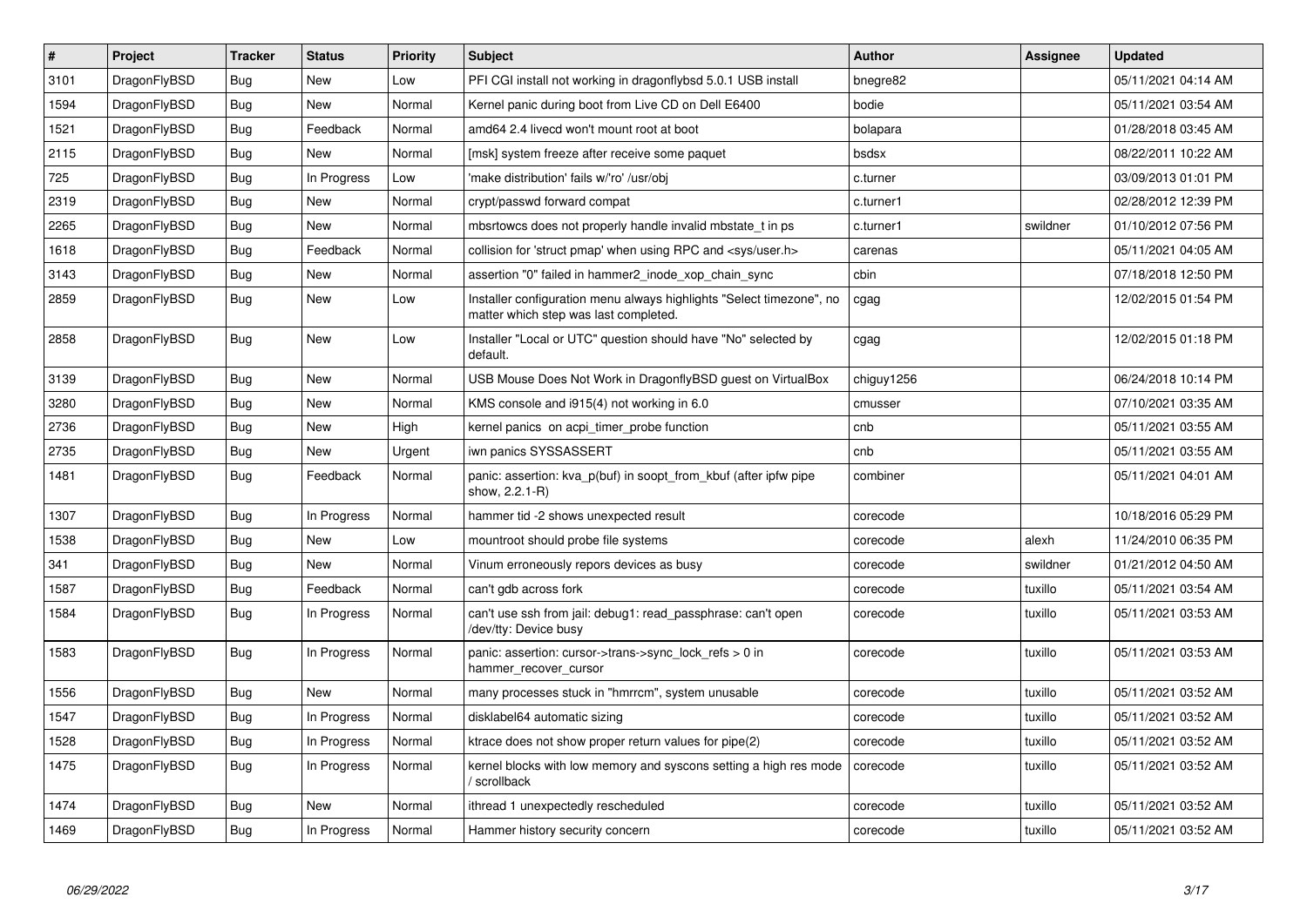| ∦    | Project      | <b>Tracker</b> | <b>Status</b> | <b>Priority</b> | Subject                                                                                                | Author    | <b>Assignee</b> | <b>Updated</b>      |
|------|--------------|----------------|---------------|-----------------|--------------------------------------------------------------------------------------------------------|-----------|-----------------|---------------------|
| 1442 | DragonFlyBSD | <b>Bug</b>     | New           | Normal          | blocking SIGSEGV and triggering a segment violation produces an<br>all CPU consuming process           | corecode  | tuxillo         | 05/11/2021 03:52 AM |
| 1440 | DragonFlyBSD | <b>Bug</b>     | New           | Normal          | ptrace/gdb doesn't work after process blocks SIGTRAP                                                   | corecode  | tuxillo         | 05/11/2021 03:52 AM |
| 1287 | DragonFlyBSD | Bug            | Feedback      | Normal          | altg configuration doesn't work                                                                        | corecode  | tuxillo         | 05/11/2021 03:51 AM |
| 1198 | DragonFlyBSD | <b>Bug</b>     | New           | High            | DDB loops panic in db_read_bytes                                                                       | corecode  | tuxillo         | 05/11/2021 03:51 AM |
| 1030 | DragonFlyBSD | <b>Bug</b>     | In Progress   | Normal          | msdosfs umount panic                                                                                   | corecode  | tuxillo         | 05/11/2021 03:51 AM |
| 911  | DragonFlyBSD | Bug            | Feedback      | Normal          | kldload/kernel linker can exceed malloc reserve and panic system                                       | corecode  | tuxillo         | 05/11/2021 03:51 AM |
| 901  | DragonFlyBSD | <b>Bug</b>     | Feedback      | Normal          | route show needs to get data from all cpus                                                             | corecode  | tuxillo         | 05/11/2021 03:50 AM |
| 847  | DragonFlyBSD | <b>Bug</b>     | Feedback      | Normal          | processes getting stuck on mount point                                                                 | corecode  | tuxillo         | 05/11/2021 03:50 AM |
| 781  | DragonFlyBSD | <b>Bug</b>     | In Progress   | Normal          | fdisk uses wrong geometry on usb flash drives                                                          | corecode  | tuxillo         | 05/11/2021 03:50 AM |
| 742  | DragonFlyBSD | <b>Bug</b>     | In Progress   | Normal          | umount problems with multiple mounts                                                                   | corecode  | tuxillo         | 06/25/2022 04:02 AM |
| 731  | DragonFlyBSD | Bug            | New           | Normal          | system freeze on "slice too large"                                                                     | corecode  | tuxillo         | 06/25/2022 04:01 AM |
| 2687 | DragonFlyBSD | Bug            | New           | Normal          | natacontrol software RAID in installer                                                                 | csmelosky |                 | 06/22/2014 12:03 PM |
| 3243 | DragonFlyBSD | Bug            | New           | Normal          | SMART status not reported properly for SSD disks                                                       | daftaupe  |                 | 09/09/2020 11:03 PM |
| 3227 | DragonFlyBSD | Submit         | New           | Normal          | Add HAMMER2 instructions in the installation medium README                                             | daftaupe  |                 | 03/26/2020 03:34 PM |
| 2994 | DragonFlyBSD | <b>Bug</b>     | New           | Normal          | Intermittent boot hangs after git: hammer - HAMMER Version 7                                           | davshao   |                 | 03/30/2017 02:06 PM |
| 2835 | DragonFlyBSD | Bug            | New           | Normal          | /usr/include/c++/5.0/bits/c++locale.h likes<br>POSIX C_SOURCE>=200809                                  | davshao   |                 | 11/18/2015 03:40 AM |
| 2688 | DragonFlyBSD | Bug            | <b>New</b>    | Normal          | 67613368bdda7 Fix wrong checks for U4B presence Asrock Z77M<br>difficulty detecting USB keyboard       | davshao   |                 | 06/28/2014 07:08 PM |
| 2652 | DragonFlyBSD | Bug            | New           | Normal          | 189a0ff3761b47  ix: Implement MSI-X support locks up Lenovo<br>S10 Intel Atom n270                     | davshao   |                 | 05/14/2014 01:55 AM |
| 2414 | DragonFlyBSD | Bug            | In Progress   | Normal          | Lenovo S10 acpi freeze (not new)                                                                       | davshao   |                 | 05/11/2021 04:13 AM |
| 3031 | DragonFlyBSD | Submit         | In Progress   | Normal          | Update drm/radeon to Linux 4.7.10 as much as possible                                                  | davshao   | ftigeot         | 08/19/2021 12:33 PM |
| 3145 | DragonFlyBSD | Submit         | In Progress   | Normal          | Update libelf to FreeBSD 12 current and build as base library usable<br>by ports                       | davshao   | tuxillo         | 08/20/2021 03:58 PM |
| 3076 | DragonFlyBSD | <b>Bug</b>     | New           | Normal          | sys/dev/netif/ig hal/e1000 ich8lan.c:1594: sanity checking mixup?                                      | dcb       |                 | 10/11/2017 01:58 AM |
| 3025 | DragonFlyBSD | <b>Bug</b>     | <b>New</b>    | Normal          | sys/dev/powermng/powernow/powernow.c:284: bad comparison?                                              | dcb       |                 | 09/23/2017 07:45 AM |
| 3024 | DragonFlyBSD | <b>Bug</b>     | New           | Low             | sys/dev/netif/wi/if_wi.c:1090]: (style) Redundant condition                                            | dcb       |                 | 04/11/2017 11:56 AM |
| 3022 | DragonFlyBSD | <b>Bug</b>     | New           | Normal          | sys/dev/netif/ath/ath/if_ath.c:2142: strange bitmask?                                                  | dcb       |                 | 04/11/2017 11:49 AM |
| 3021 | DragonFlyBSD | <b>Bug</b>     | In Progress   | Normal          | sys/dev/drm/i915/i915_gem_stolen.c:115]: (error) Signed integer<br>overflow for expression '65535<<20' | dcb       |                 | 04/11/2017 12:46 PM |
| 3018 | DragonFlyBSD | <b>Bug</b>     | New           | Normal          | sys/bus/u4b/wlan/if_run.c:5464]: (style) Redundant condition                                           | dcb       |                 | 04/11/2017 11:26 AM |
| 3011 | DragonFlyBSD | <b>Bug</b>     | In Progress   | Normal          | dragonfly/sys/dev/netif/re/re.c: suspicious code?                                                      | dcb       |                 | 07/29/2017 01:26 AM |
| 2790 | DragonFlyBSD | Submit         | New           | Low             | filedesc softrefs increment code factoring                                                             | dclink    |                 | 02/21/2015 04:00 AM |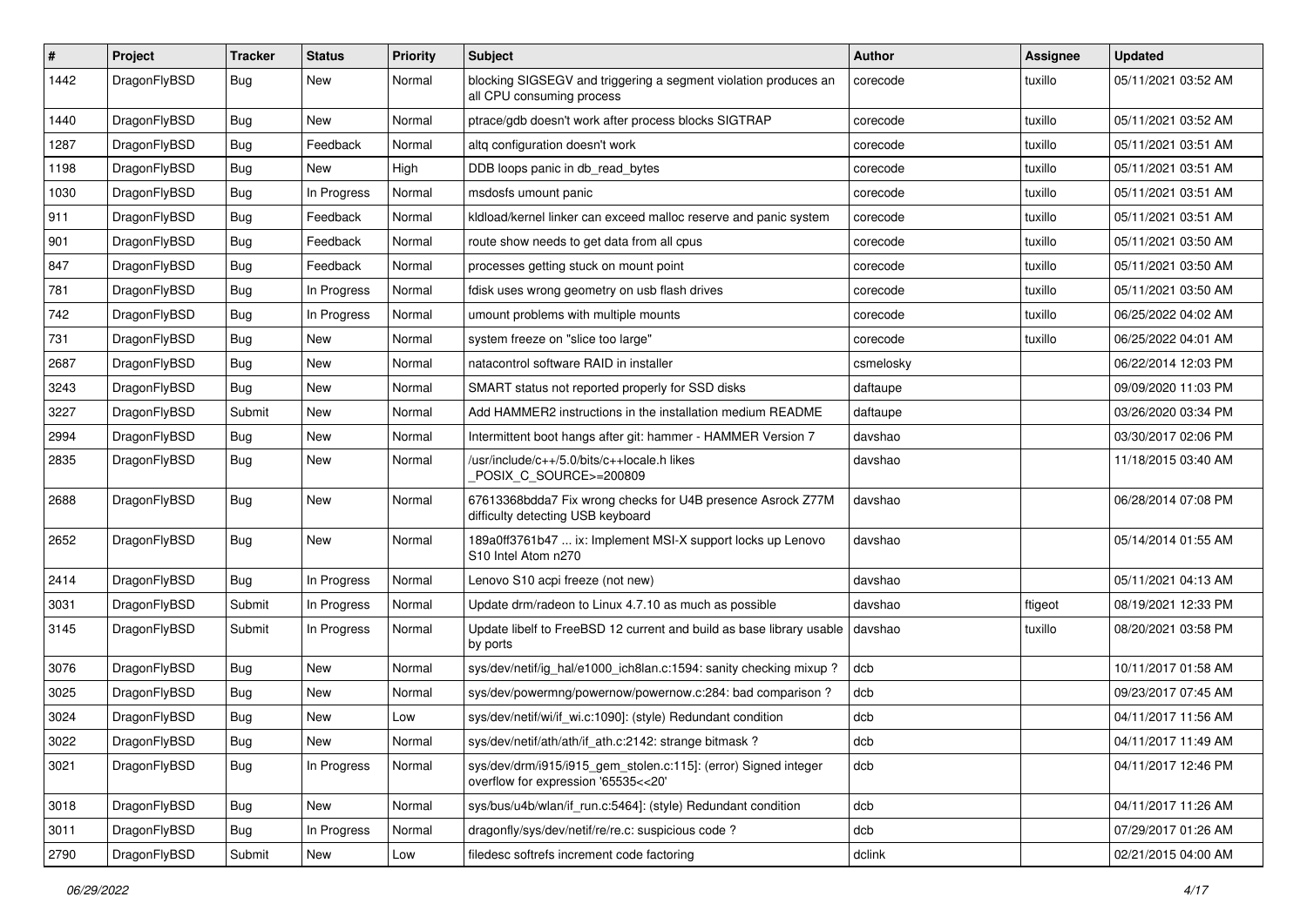| $\vert$ # | Project      | <b>Tracker</b> | <b>Status</b> | <b>Priority</b> | <b>Subject</b>                                                                                                                                            | <b>Author</b> | <b>Assignee</b> | <b>Updated</b>      |
|-----------|--------------|----------------|---------------|-----------------|-----------------------------------------------------------------------------------------------------------------------------------------------------------|---------------|-----------------|---------------------|
| 2721      | DragonFlyBSD | Submit         | Feedback      | Low             | Some few zalloc calls to objcache ones replacements                                                                                                       | dclink        | tuxillo         | 05/11/2021 04:08 AM |
| 2717      | DragonFlyBSD | Submit         | Feedback      | Normal          | Out of range numeric handling                                                                                                                             | dclink        | tuxillo         | 05/11/2021 04:08 AM |
| 3147      | DragonFlyBSD | Submit         | <b>New</b>    | Normal          | Enable headless installation                                                                                                                              | ddegroot      |                 | 10/09/2018 01:25 PM |
| 3154      | DragonFlyBSD | Submit         | <b>New</b>    | Normal          | Update serial handling in bootloader                                                                                                                      | ddegroot      | dillon          | 11/06/2018 11:21 PM |
| 2708      | DragonFlyBSD | Bug            | <b>New</b>    | Normal          | unable to send TCP nor UDP on age(4) interface                                                                                                            | dermiste      |                 | 05/11/2021 03:54 AM |
| 1774      | DragonFlyBSD | <b>Bug</b>     | New           | Normal          | New IP header cleanup branch available for testing                                                                                                        | dillon        |                 | 05/15/2022 10:59 AM |
| 1448      | DragonFlyBSD | Bug            | Feedback      | Normal          | panic: assertion: _tp->tt_msg->tt_cpuid == mycpuid in<br>tcp_callout_active tcp_output tcp_usr_send netmsg_pru_send<br>netmsg_service tcpmsg_service_loop | dillon        |                 | 05/11/2021 04:00 AM |
| 1429      | DragonFlyBSD | Bug            | Feedback      | Normal          | vkernel bug - "mfree: m->m_nextpkt != NULL"                                                                                                               | dillon        |                 | 05/11/2021 04:00 AM |
| 1336      | DragonFlyBSD | <b>Bug</b>     | In Progress   | Normal          | Still looking for reports of missed directory entries w/ HAMMER                                                                                           | dillon        |                 | 05/11/2021 04:00 AM |
| 3117      | DragonFlyBSD | <b>Bug</b>     | <b>New</b>    | Normal          | Problem with colours if "intel" video-driver used                                                                                                         | dpostolov     |                 | 01/07/2018 11:35 PM |
| 3116      | DragonFlyBSD | Bug            | <b>New</b>    | Normal          | da0 detects on very big volume if to _remove_ usb install stick and<br>reboot on Intel NUC5PPYH                                                           | dpostolov     |                 | 01/07/2018 09:40 PM |
| 1877      | DragonFlyBSD | Bug            | <b>New</b>    | Normal          | Freeze during 1st hammer cleanup after new install                                                                                                        | elekktretterr |                 | 05/15/2022 11:43 AM |
| 1669      | DragonFlyBSD | <b>Bug</b>     | In Progress   | Normal          | Drive wont open using button                                                                                                                              | elekktretterr |                 | 02/29/2012 12:05 PM |
| 1668      | DragonFlyBSD | <b>Bug</b>     | Feedback      | Normal          | Power button not working                                                                                                                                  | elekktretterr |                 | 03/10/2013 06:22 AM |
| 1634      | DragonFlyBSD | <b>Bug</b>     | <b>New</b>    | Normal          | panic: spin_lock: 0xe4ad1320, indefinitive wait!                                                                                                          | elekktretterr |                 | 01/19/2015 03:21 AM |
| 1613      | DragonFlyBSD | <b>Bug</b>     | Feedback      | Normal          | USB Keyboard not working on master                                                                                                                        | elekktretterr |                 | 05/11/2021 04:05 AM |
| 1463      | DragonFlyBSD | Bug            | <b>New</b>    | Normal          | Mountroot before drives are initialized                                                                                                                   | elekktretterr |                 | 12/07/2010 01:30 PM |
| 1456      | DragonFlyBSD | <b>Bug</b>     | Feedback      | Normal          | Microsoft wireless desktop problems                                                                                                                       | elekktretterr |                 | 01/15/2015 08:34 AM |
| 1454      | DragonFlyBSD | <b>Bug</b>     | Feedback      | Normal          | Unable to boot from external USB DVD drive                                                                                                                | elekktretterr |                 | 05/11/2021 04:01 AM |
| 1194      | DragonFlyBSD | <b>Bug</b>     | <b>New</b>    | Normal          | SCSI errors while trying to copy photos from my camera                                                                                                    | elekktretterr |                 | 01/14/2015 04:39 PM |
| 1181      | DragonFlyBSD | <b>Bug</b>     | In Progress   | Normal          | ACX111 panic                                                                                                                                              | elekktretterr |                 | 05/11/2021 04:00 AM |
| 2254      | DragonFlyBSD | Bug            | New           | Normal          | panic: assertion "ref < &td->td_toks_end" failed in lwkt_gettoken at<br>/usr/src/sys/kern/lwkt_token.c:588                                                | eocallaghan   |                 | 12/05/2011 10:21 PM |
| 2164      | DragonFlyBSD | Bug            | <b>New</b>    | Normal          | panic on reboot from usb.                                                                                                                                 | eocallaghan   |                 | 10/27/2011 09:29 AM |
| 2161      | DragonFlyBSD | Bug            | New           | Normal          | Outdated xorg.conf file gets installed into etc and screws up mouse                                                                                       | eocallaghan   |                 | 10/27/2011 01:51 PM |
| 2158      | DragonFlyBSD | Bug            | <b>New</b>    | Normal          | iwn panics with assertion on boot.                                                                                                                        | eocallaghan   |                 | 10/24/2011 04:13 PM |
| 1947      | DragonFlyBSD | <b>Bug</b>     | New           | Low             | GA-880GM-UD2H (rev. 1.3) AHCI fails to detect disks at the end of<br>the RAID controller                                                                  | eocallaghan   |                 | 11/27/2021 08:46 AM |
| 1592      | DragonFlyBSD | <b>Bug</b>     | Feedback      | Normal          | AcpiOSUnmapMemory: Warning, deallocation did not track<br>allocation.                                                                                     | eocallaghan   |                 | 06/02/2014 07:45 AM |
| 1591      | DragonFlyBSD | <b>Bug</b>     | Feedback      | Normal          | Lenovo X301 hangs with AHCI Driver CMD TIMEOUT<br>STS=d0 <bsy></bsy>                                                                                      | eocallaghan   |                 | 05/11/2021 04:05 AM |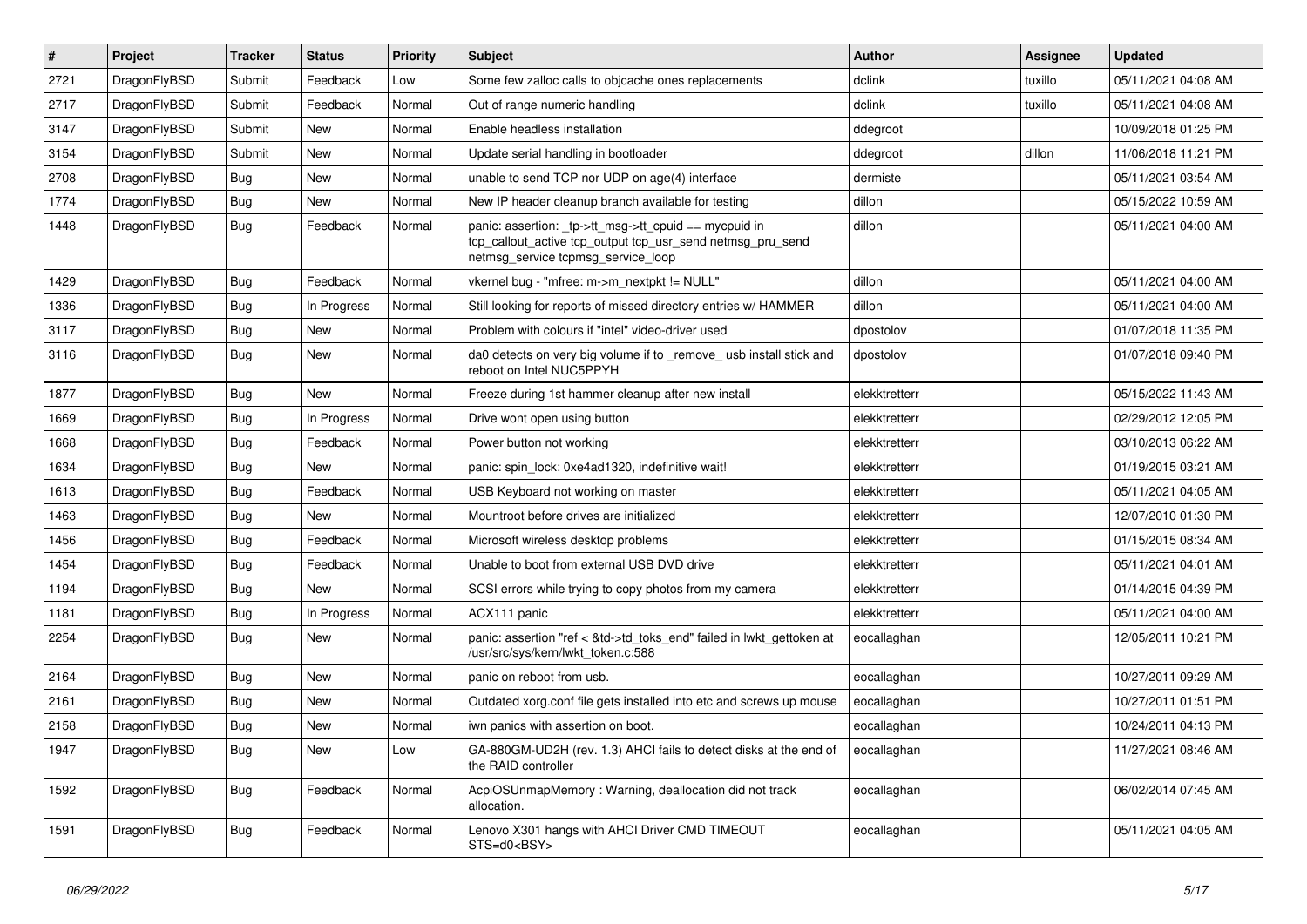| $\pmb{\#}$ | Project      | <b>Tracker</b> | <b>Status</b> | <b>Priority</b> | Subject                                                                                 | <b>Author</b> | Assignee  | <b>Updated</b>      |
|------------|--------------|----------------|---------------|-----------------|-----------------------------------------------------------------------------------------|---------------|-----------|---------------------|
| 1831       | DragonFlyBSD | Bug            | Feedback      | High            | HAMMER "malloc limit exceeded" panic                                                    | eocallaghan   | dillon    | 06/04/2022 04:38 AM |
| 2544       | DragonFlyBSD | Bug            | New           | Normal          | live DVD system boot (menu option 1) caused db> prompt on<br>PE1950                     | estrabd       |           | 05/11/2021 03:54 AM |
| 3276       | DragonFlyBSD | Submit         | <b>New</b>    | Normal          | Add option controlling whether gpt expand expands the last partition<br>(needs testing) | falsifian     |           | 07/10/2021 03:35 AM |
| 2075       | DragonFlyBSD | <b>Bug</b>     | <b>New</b>    | Normal          | pflogd on x86_64                                                                        | fanch         |           | 05/16/2011 04:04 PM |
| 2657       | DragonFlyBSD | Bug            | <b>New</b>    | High            | Needs acl to migrate our servers                                                        | ferney        |           | 03/31/2014 11:37 AM |
| 2569       | DragonFlyBSD | Bug            | New           | Normal          | ctime NFS                                                                               | ferney        |           | 08/11/2013 04:35 AM |
| 1672       | DragonFlyBSD | Bug            | Feedback      | Normal          | panic (trap 12) around btree_search() in 2.4.1-RELEASE                                  | floid         |           | 01/19/2015 03:36 AM |
| 979        | DragonFlyBSD | Bug            | Feedback      | Normal          | Failure-prone USB mass storage (SB600? msdosfs? CAM?)                                   | floid         |           | 01/15/2015 08:38 AM |
| 846        | DragonFlyBSD | Bug            | Feedback      | Normal          | USB bugs:usb mouse can't used!                                                          | frankning     |           | 01/15/2015 08:36 AM |
| 1899       | DragonFlyBSD | <b>Bug</b>     | <b>New</b>    | Normal          | Keyboard doesn't work                                                                   | fransm        |           | 05/15/2022 03:32 PM |
| 2803       | DragonFlyBSD | <b>Bug</b>     | <b>New</b>    | Normal          | HAMMER: Warning: UNDO area too small!                                                   | ftigeot       |           | 03/11/2015 03:42 PM |
| 2674       | DragonFlyBSD | Bug            | New           | Normal          | <b>GPT Support</b>                                                                      | ftigeot       |           | 12/28/2015 02:54 PM |
| 2619       | DragonFlyBSD | Bug            | <b>New</b>    | Normal          | DragonFly 3.6 can't be installed on a 6TB volume                                        | ftigeot       |           | 02/23/2014 11:55 PM |
| 2535       | DragonFlyBSD | Bug            | <b>New</b>    | Normal          | Imap processes apparentlt blocked on disk I/O                                           | ftigeot       |           | 04/02/2013 09:31 AM |
| 2403       | DragonFlyBSD | Bug            | <b>New</b>    | Low             | newfs -E doesn't handle /dev/serno device names properly                                | ftigeot       |           | 08/17/2012 05:07 AM |
| 2122       | DragonFlyBSD | Submit         | <b>New</b>    | Normal          | [Review] Fixes to the VFS layer                                                         | ftigeot       |           | 05/31/2022 03:25 PM |
| 2051       | DragonFlyBSD | <b>Bug</b>     | New           | Normal          | No ipv6 lan route entry created on 2.10                                                 | ftigeot       |           | 04/21/2011 10:37 AM |
| 1923       | DragonFlyBSD | Bug            | <b>New</b>    | Normal          | Abysmal NFS performance with IPv6                                                       | ftigeot       |           | 12/05/2010 09:34 PM |
| 1826       | DragonFlyBSD | Bug            | New           | Normal          | panic during boot: assertion so->so_port  in tcp_input                                  | ftigeot       |           | 05/15/2022 11:05 AM |
| 1818       | DragonFlyBSD | Bug            | New           | Normal          | panic: Bad tailq NEXT (kqueue issue ?)                                                  | ftigeot       |           | 05/15/2022 11:40 AM |
| 2819       | DragonFlyBSD | Bug            | In Progress   | Normal          | Random micro system freezes after a week of uptime                                      | ftigeot       | dillon    | 08/16/2015 08:46 PM |
| 2037       | DragonFlyBSD | Bug            | Feedback      | Normal          | Panic Bad link elm while building packages                                              | ftigeot       | dillon    | 04/21/2011 07:20 AM |
| 1593       | DragonFlyBSD | Bug            | Feedback      | Normal          | panic: assertion: ccb == ap->ap_err_ccb in ahci_put_err_ccb                             | ftigeot       | ftigeot   | 05/15/2022 05:09 AM |
| 2416       | DragonFlyBSD | <b>Bug</b>     | <b>New</b>    | Normal          | ".' entry can be removed on mounted nfs filesystem                                      | ftigeot       | tuxillo   | 06/03/2014 04:40 AM |
| 2577       | DragonFlyBSD | Bug            | New           | Normal          | virtio-blk iops performance is cpu limited on high end devices                          | gjs278        | vsrinivas | 08/01/2013 02:28 PM |
| 3165       | DragonFlyBSD | Bug            | New           | Normal          | Looping at boot time                                                                    | gop           |           | 12/28/2018 01:04 PM |
| 2095       | DragonFlyBSD | <b>Bug</b>     | New           | Low             | Running installer post-install: Unsupported DFUI transport "                            | greenrd       |           | 06/26/2011 09:20 AM |
| 2094       | DragonFlyBSD | <b>Bug</b>     | New           | Normal          | Segfault when gdb printing backtrace from core dump                                     | greenrd       |           | 06/25/2011 04:14 PM |
| 1563       | DragonFlyBSD | Bug            | Feedback      | Normal          | reset(1) doesn't reset terminal to the defaults                                         | hasso         |           | 03/10/2013 04:17 AM |
| 1525       | DragonFlyBSD | Bug            | New           | Normal          | boehm-gc problems                                                                       | hasso         |           | 10/13/2012 07:13 PM |
| 1502       | DragonFlyBSD | <b>Bug</b>     | In Progress   | Normal          | Lock while deleting files from nohistory HAMMER directories                             | hasso         |           | 03/10/2013 04:28 AM |
| 1486       | DragonFlyBSD | Bug            | Feedback      | Normal          | Interrupt storm related to SATA DVD device                                              | hasso         |           | 05/11/2021 04:01 AM |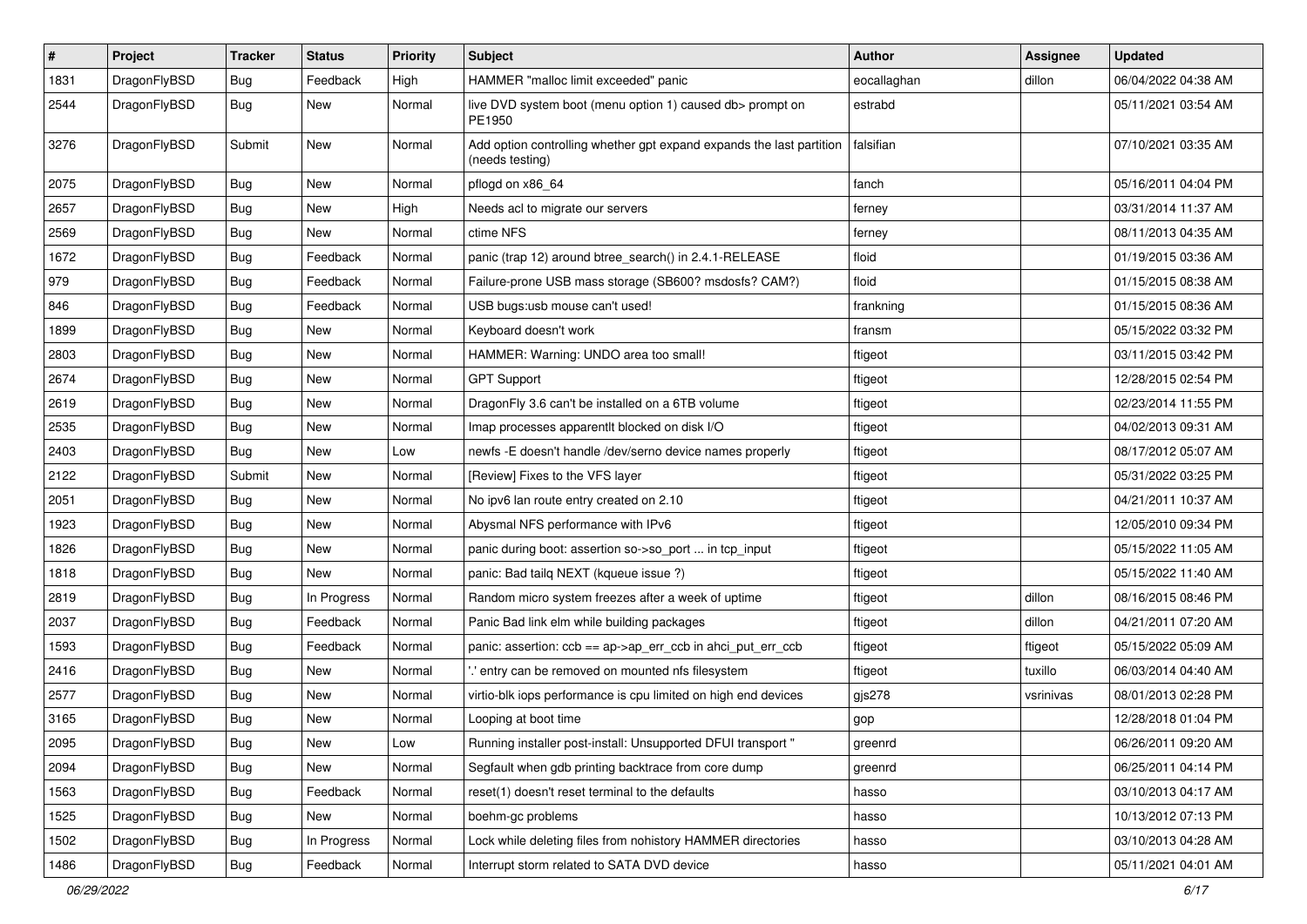| #    | Project      | <b>Tracker</b> | <b>Status</b> | <b>Priority</b> | Subject                                                                                    | <b>Author</b>   | <b>Assignee</b> | <b>Updated</b>      |
|------|--------------|----------------|---------------|-----------------|--------------------------------------------------------------------------------------------|-----------------|-----------------|---------------------|
| 1313 | DragonFlyBSD | <b>Bug</b>     | New           | Low             | Signal code in kernel needs major overhaul (signal queues,<br>si code, si addr)            | hasso           |                 | 05/11/2021 04:00 AM |
| 884  | DragonFlyBSD | <b>Bug</b>     | In Progress   | High            | Performance/memory problems under filesystem IO load                                       | hasso           |                 | 05/11/2021 03:50 AM |
| 1430 | DragonFlyBSD | <b>Bug</b>     | New           | Normal          | Buggy $w(1)$ ?                                                                             | hasso           | alexh           | 11/24/2010 08:09 AM |
| 1411 | DragonFlyBSD | <b>Bug</b>     | Feedback      | Normal          | Burning doesn't work with ahci(4)                                                          | hasso           | dillon          | 05/11/2021 04:00 AM |
| 1532 | DragonFlyBSD | <b>Bug</b>     | New           | Low             | jemalloc doesn't work on DragonFly                                                         | hasso           | sjg             | 08/02/2011 01:14 AM |
| 1428 | DragonFlyBSD | Bug            | Feedback      | Low             | POSIX.1e implementation is too old                                                         | hasso           | tuxillo         | 05/11/2021 04:00 AM |
| 2680 | DragonFlyBSD | <b>Bug</b>     | New           | Low             | boot0cfg update makes box unbootable                                                       | herrgard        |                 | 06/10/2014 06:02 AM |
| 2125 | DragonFlyBSD | <b>Bug</b>     | New           | Normal          | Weird garbage in dmesg                                                                     | herrgard        |                 | 08/30/2011 08:04 PM |
| 2045 | DragonFlyBSD | Bug            | <b>New</b>    | Normal          | ral(4): Fatal trap 12: page fault while in kernel mode (two panics)                        | herrgard        |                 | 11/03/2011 05:34 PM |
| 1982 | DragonFlyBSD | <b>Bug</b>     | New           | Low             | There is no linuxulator on x86-64                                                          | herrgard        |                 | 05/31/2022 02:25 PM |
| 3206 | DragonFlyBSD | Submit         | New           | Normal          | update psm/kbd to FreeBSD 12.0 code                                                        | htse            |                 | 10/05/2019 03:49 PM |
| 3201 | DragonFlyBSD | Submit         | New           | Normal          | Fixes make search display                                                                  | htse            |                 | 08/20/2021 04:02 PM |
| 3189 | DragonFlyBSD | <b>Bug</b>     | New           | Normal          | Allow DragonFly Mail Agent to accept an alternate config via<br>command line switch        | iang            |                 | 08/16/2021 12:42 AM |
| 3029 | DragonFlyBSD | <b>Bug</b>     | New           | Normal          | Running DflyBSD 4.8 on FreeBSD bhyve as a guest                                            | iron            |                 | 05/13/2022 04:33 AM |
| 2604 | DragonFlyBSD | <b>Bug</b>     | New           | Normal          | dell laptop does not boot with LATEST                                                      | isenmann        |                 | 11/20/2013 02:07 AM |
| 2746 | DragonFlyBSD | Bug            | <b>New</b>    | Normal          | some fraction of xterms started from the xmonad window manager<br>get killed with SIGALRM  | isenmann        | profmakx        | 12/28/2014 02:51 AM |
| 2825 | DragonFlyBSD | Bug            | <b>New</b>    | High            | 3x dhclient = hanging system (objcache exhausted)                                          | jaccovonb       | sepherosa       | 05/11/2021 03:55 AM |
| 3134 | DragonFlyBSD | Bug            | <b>New</b>    | Normal          | RFC 3021 (/31 networks) appear to be unsupported                                           | jailbird        |                 | 05/16/2018 11:03 PM |
| 2369 | DragonFlyBSD | <b>Bug</b>     | New           | Normal          | panic: Bad link elm 0xffffffe07edf6068 next->prev != elm                                   | jaydg           |                 | 08/15/2012 03:04 AM |
| 2308 | DragonFlyBSD | Bug            | New           | Normal          | System freeze when unloading snd_hda                                                       | jaydg           |                 | 02/19/2012 07:15 AM |
| 2353 | DragonFlyBSD | <b>Bug</b>     | In Progress   | Normal          | panic: assertion "gd->gd_spinlocks_wr == 0" failed in<br>bsd4_schedulerclock               | jaydg           | alexh           | 11/28/2012 01:57 AM |
| 2731 | DragonFlyBSD | <b>Bug</b>     | In Progress   | Normal          | Screen full of random colors when starting Xorg with Intel Haswell<br>HD Graphics P4600    | jkatzmaier      |                 | 11/12/2014 04:08 PM |
| 3089 | DragonFlyBSD | <b>Bug</b>     | In Progress   | Normal          | vtnet(4) - disable TCP checksum offload by default                                         | jlane           | vadaszi         | 05/11/2021 04:14 AM |
| 2890 | DragonFlyBSD | <b>Bug</b>     | New           | Normal          | not able to boot usb installer on Toshiba Chromebook 2                                     | johnnywhishbone |                 | 02/22/2016 03:42 AM |
| 2712 | DragonFlyBSD | <b>Bug</b>     | New           | Normal          | connect(2) returns EINVAL when retrying after ECONNREFUSED                                 | jorisgio        |                 | 08/14/2014 05:31 PM |
| 2391 | DragonFlyBSD | <b>Bug</b>     | In Progress   | Normal          | System lock with ahci and acpi enabled on ATI RS690 chipset with<br>SMB600 sata controller | jorisgio        | vadaszi         | 06/03/2015 03:51 PM |
| 2568 | DragonFlyBSD | <b>Bug</b>     | New           | Normal          | AHCI panic                                                                                 | josepht         |                 | 06/07/2013 05:52 PM |
| 2013 | DragonFlyBSD | Bug            | In Progress   | Normal          | oversized DMA request loop                                                                 | josepht         |                 | 05/11/2021 04:06 AM |
| 1745 | DragonFlyBSD | <b>Bug</b>     | Feedback      | Normal          | kmalloc panic                                                                              | josepht         |                 | 05/11/2021 04:05 AM |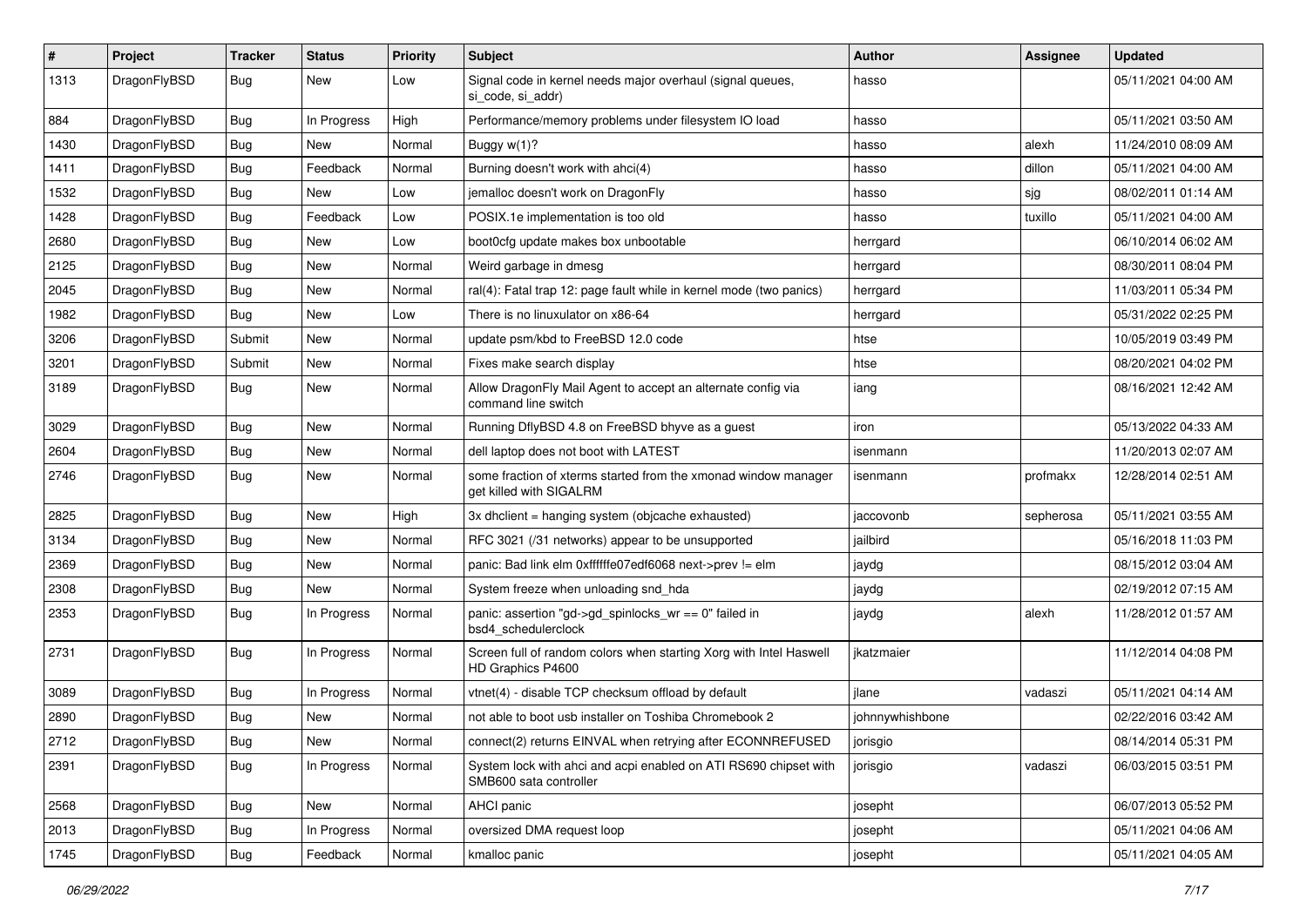| $\vert$ # | Project      | <b>Tracker</b> | <b>Status</b> | <b>Priority</b> | Subject                                                                                                    | Author        | Assignee  | <b>Updated</b>      |
|-----------|--------------|----------------|---------------|-----------------|------------------------------------------------------------------------------------------------------------|---------------|-----------|---------------------|
| 1330      | DragonFlyBSD | <b>Bug</b>     | Feedback      | Normal          | Hammer, usb disk, SYNCHRONIZE CACHE failure                                                                | josepht       |           | 06/02/2014 04:56 AM |
| 1717      | DragonFlyBSD | <b>Bug</b>     | Feedback      | Normal          | HAMMER panic in hammer_cursor_down()                                                                       | josepht1      |           | 05/11/2021 04:05 AM |
| 2245      | DragonFlyBSD | <b>Bug</b>     | New           | Normal          | panic: assertion "ref < &td->td_toks_end" failed in lwkt_gettoken at<br>/usr/src/sys/kern/lwkt_token.c:588 | juanfra684    |           | 11/22/2011 07:41 PM |
| 2153      | DragonFlyBSD | <b>Bug</b>     | <b>New</b>    | Normal          | Too many unuseful warnings at boot                                                                         | juanfra684    |           | 10/18/2011 10:16 PM |
| 3228      | DragonFlyBSD | <b>Bug</b>     | New           | Low             | pfi kif unref: state refcount $\leq$ 0 in dmesg                                                            | justin        |           | 03/05/2021 06:39 AM |
| 2444      | DragonFlyBSD | Bug            | <b>New</b>    | Normal          | Crash during Hammer overnight cleanup                                                                      | justin        |           | 11/04/2012 07:58 AM |
| 2090      | DragonFlyBSD | <b>Bug</b>     | Feedback      | Normal          | snd_hda does not support headphone automute                                                                | justin        |           | 03/29/2012 08:03 PM |
| 385       | DragonFlyBSD | <b>Bug</b>     | Feedback      | Low             | Mail archive address removal                                                                               | justin        | justin    | 03/09/2013 11:24 AM |
| 2645      | DragonFlyBSD | <b>Bug</b>     | New           | Normal          | panic with dsched fq and ioprio                                                                            | jyoung15      |           | 02/20/2014 07:29 AM |
| 1727      | DragonFlyBSD | <b>Bug</b>     | Feedback      | Normal          | CD boot panic (2.6.1) (usb?)                                                                               | kiril         |           | 05/15/2022 05:10 AM |
| 2529      | DragonFlyBSD | Bug            | New           | Low             | Sundance network adapter is not detected and attached                                                      | kworr         |           | 03/25/2013 02:29 AM |
| 2421      | DragonFlyBSD | Bug            | New           | High            | Kernel panic: vm_fault: page 0xc0f70000 not busy!                                                          | lentferj      |           | 10/03/2012 08:16 AM |
| 2288      | DragonFlyBSD | Bug            | Feedback      | Normal          | Random IO performance loss introduced since January 1st                                                    | lentferj      |           | 01/23/2013 04:21 PM |
| 1939      | DragonFlyBSD | <b>Bug</b>     | New           | Normal          | Panic on nightly build and stress test box                                                                 | lentferj      |           | 12/18/2010 08:41 AM |
| 1916      | DragonFlyBSD | <b>Bug</b>     | New           | Normal          | Constant crashes on x86_64 with UFS                                                                        | lentferj      |           | 11/21/2010 07:40 PM |
| 2892      | DragonFlyBSD | Bug            | New           | Normal          | swap pager:indefinite wait bufferf error                                                                   | <b>Ihmwzy</b> |           | 02/21/2016 10:32 PM |
| 3310      | DragonFlyBSD | Bug            | In Progress   | Normal          | NVMM+QEMU fail to boot with UEFI: Mem Assist Failed<br>[gpa=0xfffffff0]                                    | liweitianux   |           | 01/11/2022 03:22 PM |
| 2917      | DragonFlyBSD | Bug            | New           | Normal          | da8: reading primary partition table: error accessing offset<br>000000000000 for 512                       | liweitianux   |           | 05/11/2021 08:43 PM |
| 3028      | DragonFlyBSD | <b>Bug</b>     | In Progress   | Normal          | installer: confusion of set/get disk encryption passphrase dialogs                                         | liweitianux   | tuxillo   | 06/03/2022 05:13 PM |
| 2565      | DragonFlyBSD | <b>Bug</b>     | <b>New</b>    | Normal          | "ifconfig ix0 up" panic                                                                                    | Itpig402a     |           | 06/03/2013 05:46 AM |
| 2434      | DragonFlyBSD | <b>Bug</b>     | New           | Normal          | BTX Halted - Boot fails on USB/GUI                                                                         | lucmv         |           | 10/17/2012 08:12 PM |
| 2808      | DragonFlyBSD | Bug            | New           | Normal          | X freeze by switching between X and VT - results in black screen                                           | lukesky333    |           | 05/11/2021 03:55 AM |
| 2531      | DragonFlyBSD | Bug            | <b>New</b>    | Normal          | camcontrol fails to disable APM                                                                            | m.lombardi85  |           | 03/23/2013 12:28 PM |
| 2167      | DragonFlyBSD | <b>Bug</b>     | New           | Normal          | shutdown/reboot fails after uptime msg                                                                     | marino        |           | 11/28/2011 03:01 AM |
| 2370      | DragonFlyBSD | Bug            | New           | Normal          | panic: ffs_valloc: dup alloc                                                                               | marino        | vsrinivas | 02/01/2013 09:28 AM |
| 2092      | DragonFlyBSD | Bug            | New           | Normal          | Panic: Bad link elm 0x next->prev $!=$ elm                                                                 | masterblaster | dillon    | 12/04/2011 12:49 PM |
| 3035      | DragonFlyBSD | Bug            | New           | Normal          | panic: assertion "cpu >= 0 && cpu < ncpus" failed in netisr_cpuport<br>at /usr/src/sys/net/netisr2.h:87    | masu          |           | 05/11/2017 01:24 AM |
| 2809      | DragonFlyBSD | <b>Bug</b>     | New           | Normal          | hammer mirror-stream                                                                                       | masu          |           | 04/10/2015 12:33 AM |
| 1860      | DragonFlyBSD | <b>Bug</b>     | Feedback      | Normal          | Panic while creating UFS fs on vn(4) for initrd                                                            | matthias      |           | 02/29/2012 07:16 AM |
| 2067      | DragonFlyBSD | <b>Bug</b>     | New           | Normal          | sound/pcm: "play interrupt timeout, channel dead"                                                          | matthiasr     |           | 05/11/2021 03:55 AM |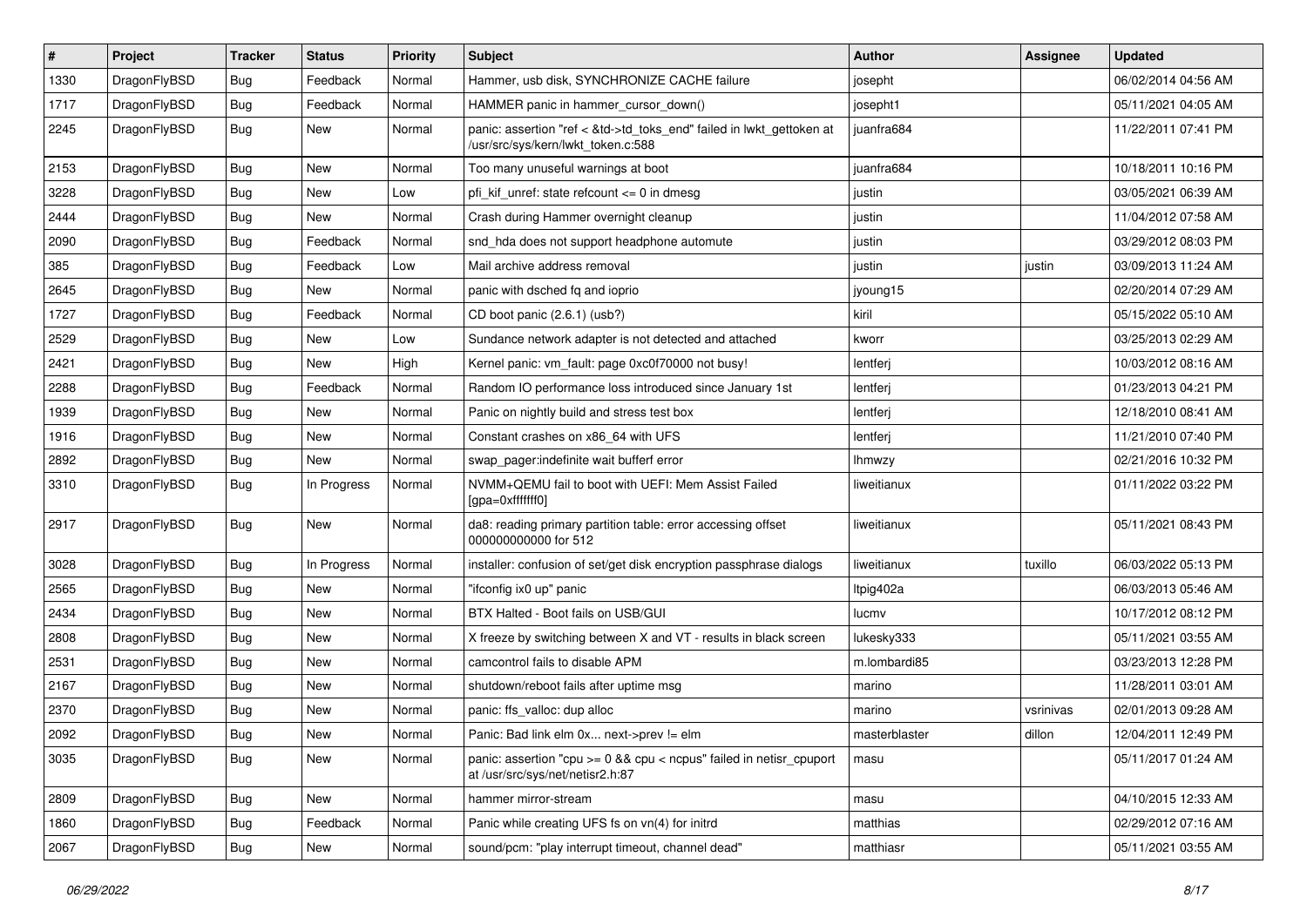| $\sharp$ | Project      | <b>Tracker</b> | <b>Status</b> | <b>Priority</b> | Subject                                                                                                            | <b>Author</b>          | <b>Assignee</b> | <b>Updated</b>      |
|----------|--------------|----------------|---------------|-----------------|--------------------------------------------------------------------------------------------------------------------|------------------------|-----------------|---------------------|
| 2598     | DragonFlyBSD | Bug            | New           | Normal          | i386 via USB Booting                                                                                               | mbzadegan              |                 | 10/21/2013 02:28 AM |
| 2644     | DragonFlyBSD | Bug            | Feedback      | Normal          | 3.6.0-REL trap 9 on boot                                                                                           | memmerto               |                 | 11/27/2021 08:08 AM |
| 1293     | DragonFlyBSD | <b>Bug</b>     | New           | Normal          | 2.2.1-REL Installer Request                                                                                        | mk                     | tuxillo         | 05/11/2021 04:00 AM |
| 3317     | DragonFlyBSD | <b>Bug</b>     | In Progress   | Normal          | Network vtnet0 not working on Hetzner cloud                                                                        | mneumann               |                 | 06/18/2022 03:55 AM |
| 3235     | DragonFlyBSD | Bug            | <b>New</b>    | Normal          | Kernel panic in devfs vnops.c                                                                                      | mneumann               |                 | 04/28/2020 07:00 AM |
| 3222     | DragonFlyBSD | <b>Bug</b>     | New           | Normal          | gcc - undefined reference to '_atomic_load' (missing libatomic?)                                                   | mneumann               |                 | 02/08/2020 02:45 AM |
| 3111     | DragonFlyBSD | <b>Bug</b>     | In Progress   | High            | Mouse lags every second heavily under X11                                                                          | mneumann               |                 | 12/12/2017 09:46 PM |
| 2972     | DragonFlyBSD | <b>Bug</b>     | New           | Normal          | ipfw3 "deny to me" does not work correctly                                                                         | mneumann               |                 | 12/27/2016 12:11 PM |
| 2881     | DragonFlyBSD | <b>Bug</b>     | New           | Normal          | Pulseaudio hangs/resets system when starting X11                                                                   | mneumann               |                 | 01/09/2016 03:08 AM |
| 2788     | DragonFlyBSD | Bug            | <b>New</b>    | Normal          | ioctl GSLICEINFO: Not working for vnode slice                                                                      | mneumann               |                 | 02/12/2015 07:49 AM |
| 3218     | DragonFlyBSD | <b>Bug</b>     | New           | Normal          | Kernel panics are not sent to comconsole when booted over EFI                                                      | mqudsi                 |                 | 12/02/2019 08:52 PM |
| 168      | DragonFlyBSD | <b>Bug</b>     | In Progress   | Normal          | Livelocked limit engaged while trying to setup IPW wireless                                                        | mschacht               | sepherosa       | 05/11/2021 04:05 AM |
| 1144     | DragonFlyBSD | <b>Bug</b>     | Feedback      | Normal          | Incorrect clock under KVM                                                                                          | msylvan                |                 | 03/09/2013 01:17 PM |
| 679      | DragonFlyBSD | <b>Bug</b>     | New           | Low             | Netgraph backward compatibility for old *LEN constants                                                             | nant                   | nant            | 02/18/2014 05:45 AM |
| 2104     | DragonFlyBSD | Bug            | New           | Normal          | network configuration seg. fault on install CD                                                                     | navratil               |                 | 07/26/2011 07:55 AM |
| 2958     | DragonFlyBSD | <b>Bug</b>     | Feedback      | Normal          | Hammer FS dies during pruning after massive write load                                                             | neilb                  |                 | 10/11/2016 04:20 AM |
| 2957     | DragonFlyBSD | <b>Bug</b>     | Feedback      | Normal          | swapoff -a followed by swapon -a doesn't give your swap back                                                       | neilb                  |                 | 10/09/2016 04:17 AM |
| 2098     | DragonFlyBSD | Submit         | New           | Normal          | [PATCH] correct ath man page example<br>(/usr/src/share/man/man4/ath.4)                                            | nobody                 |                 | 11/15/2011 12:27 AM |
| 3215     | DragonFlyBSD | <b>Bug</b>     | <b>New</b>    | Normal          | Hang in tcdrain(3) after write(3)                                                                                  | noloader               |                 | 11/25/2019 03:08 PM |
| 2622     | DragonFlyBSD | <b>Bug</b>     | New           | Normal          | VAIO FIT15E fn keys support                                                                                        | nonsolosoft            |                 | 12/31/2013 01:31 AM |
| 2621     | DragonFlyBSD | <b>Bug</b>     | <b>New</b>    | Normal          | core dump using cdrom                                                                                              | nonsolosoft            |                 | 12/27/2013 12:43 AM |
| 2412     | DragonFlyBSD | <b>Bug</b>     | <b>New</b>    | Normal          | wlan0 fails to get address via dhclient                                                                            | nonsolosoft            |                 | 08/30/2012 05:55 AM |
| 2182     | DragonFlyBSD | Bug            | New           | Normal          | if msk PHY FIFO underrun/overflow                                                                                  | nonsolosoft            |                 | 09/03/2012 06:39 AM |
| 1193     | DragonFlyBSD | <b>Bug</b>     | <b>New</b>    | Normal          | kernel doesn't recognize cdrom drive                                                                               | nonsolosoft            |                 | 01/25/2014 09:11 PM |
| 3052     | DragonFlyBSD | <b>Bug</b>     | <b>New</b>    | Normal          | panic DragonFly v4.8.1-RELEASE by mounting a malformed NTFS<br>image [64.000]                                      | open.source@ribose.com |                 | 08/14/2017 03:22 AM |
| 3051     | DragonFlyBSD | <b>Bug</b>     | New           | Normal          | panic DragonFly v4.8.1-RELEASE by mounting a malformed NTFS<br>image [12.000]                                      | open.source@ribose.com |                 | 08/14/2017 03:20 AM |
| 3049     | DragonFlyBSD | Bug            | <b>New</b>    | Normal          | panic DragonFly v4.8.1-RELEASE by mounting a malformed<br>msdosfs image [12.128]                                   | open.source@ribose.com |                 | 08/14/2017 02:53 AM |
| 2802     | DragonFlyBSD | Bug            | New           | Normal          | USB Wifi urtwn0 crash from cd boot                                                                                 | opvalues               |                 | 03/10/2015 01:07 AM |
| 2799     | DragonFlyBSD | <b>Bug</b>     | New           | Normal          | Fatal trap 12 caused by moused(8) -p /dev/cual0                                                                    | opvalues               |                 | 03/04/2015 11:01 PM |
| 3152     | DragonFlyBSD | Bug            | Feedback      | Normal          | Console's size in ttyv0 and single user mode is sticking to 80x25,<br>while ttyv1 can make use of the whole screen | overtime               |                 | 02/24/2019 01:08 AM |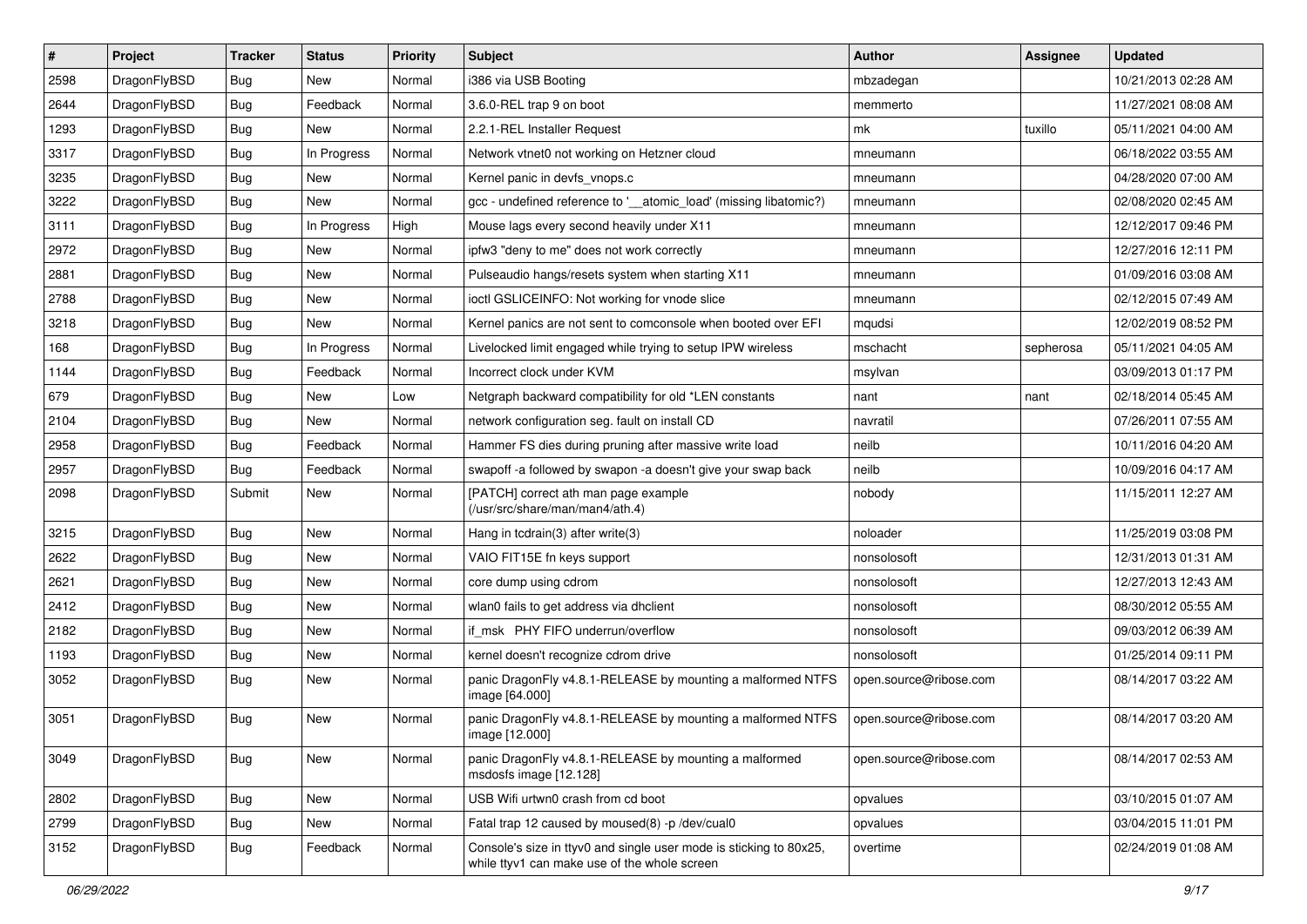| $\vert$ # | Project      | <b>Tracker</b> | <b>Status</b> | <b>Priority</b> | Subject                                                                                                        | <b>Author</b> | <b>Assignee</b> | <b>Updated</b>      |
|-----------|--------------|----------------|---------------|-----------------|----------------------------------------------------------------------------------------------------------------|---------------|-----------------|---------------------|
| 3107      | DragonFlyBSD | Bug            | New           | Low             | ACPI interrupt storm when loading i915 on Lenovo T460                                                          | oyvinht       |                 | 07/15/2020 07:01 AM |
| 2874      | DragonFlyBSD | Bug            | <b>New</b>    | Normal          | make world DESTDIR=/emptydir fails                                                                             | pascii        |                 | 12/25/2015 07:04 AM |
| 2117      | DragonFlyBSD | Bug            | New           | High            | ACPI and/or bce(4) problem with 2.11.0.673.g0d557 on HP DL380<br>G6                                            | pauska        |                 | 08/22/2011 10:15 AM |
| 2898      | DragonFlyBSD | Bug            | <b>New</b>    | Normal          | <b>HAMMER</b> panic                                                                                            | pavalos       |                 | 11/03/2018 07:05 AM |
| 2526      | DragonFlyBSD | Bug            | New           | Normal          | hammer cleanup doesn't run on first day of DST                                                                 | pavalos       |                 | 10/18/2016 05:28 PM |
| 2248      | DragonFlyBSD | Bug            | <b>New</b>    | Normal          | sysctl panic                                                                                                   | pavalos       |                 | 11/23/2011 06:23 PM |
| 2199      | DragonFlyBSD | Bug            | New           | Normal          | screen segfaults if utmpx isn't present                                                                        | pavalos       |                 | 11/15/2011 10:52 PM |
| 2099      | DragonFlyBSD | Bug            | <b>New</b>    | Normal          | page fault panic in vm system                                                                                  | pavalos       |                 | 07/10/2011 08:51 AM |
| 2048      | DragonFlyBSD | Bug            | <b>New</b>    | Normal          | panic: ffs_sync: rofs mod                                                                                      | pavalos       |                 | 04/12/2011 05:45 AM |
| 2008      | DragonFlyBSD | <b>Bug</b>     | <b>New</b>    | Normal          | lwkt setcpu remote: td->td flags 00800621 console flood                                                        | pavalos       |                 | 03/06/2011 09:37 PM |
| 1949      | DragonFlyBSD | Bug            | <b>New</b>    | Normal          | iwn panic                                                                                                      | pavalos       |                 | 01/30/2011 03:21 AM |
| 599       | DragonFlyBSD | Bug            | New           | Urgent          | 1.9.0 reproducable panic                                                                                       | pavalos       |                 | 12/22/2010 01:08 AM |
| 1946      | DragonFlyBSD | Bug            | New           | Normal          | ieee80211 panic                                                                                                | pavalos       | josepht         | 01/27/2011 06:00 PM |
| 1969      | DragonFlyBSD | Bug            | New           | Normal          | pf-related network problem                                                                                     | pavalos       | lentferj        | 02/01/2011 06:57 PM |
| 1769      | DragonFlyBSD | Bug            | New           | Normal          | panic: assertion: _tp->tt_msg->tt_cpuid == mycpuid in<br>tcp_callout_active                                    | pavalos       | sjg             | 05/15/2022 11:07 AM |
| 3226      | DragonFlyBSD | Bug            | New           | Normal          | Xorg freezes in vm: thread stuck in "objtrm1"                                                                  | peeter        |                 | 04/08/2020 02:10 AM |
| 2970      | DragonFlyBSD | Bug            | New           | Normal          | kernel 4.7: "Is -I" causes panic on UDF filesystem: "bgetvp -<br>overlapping buffer"                           | peeter        |                 | 12/21/2016 02:46 AM |
| 1943      | DragonFlyBSD | Bug            | <b>New</b>    | Normal          | hammer assertion panic                                                                                         | peter         |                 | 12/27/2010 12:45 AM |
| 1990      | DragonFlyBSD | Bug            | New           | Normal          | /mnt too large to mount                                                                                        | peur.neu      |                 | 02/16/2011 11:24 PM |
| 1951      | DragonFlyBSD | Bug            | <b>New</b>    | Normal          | dma timeouts at phyaddr on a good hdd                                                                          | peur.neu      |                 | 01/04/2011 07:12 AM |
| 3247      | DragonFlyBSD | Bug            | <b>New</b>    | Normal          | Kernel panic doing nothing much                                                                                | phma          |                 | 09/12/2020 11:40 PM |
| 2816      | DragonFlyBSD | <b>Bug</b>     | <b>New</b>    | Normal          | A multitasking process being debugged can get stuck                                                            | phma          |                 | 05/19/2015 03:57 AM |
| 2611      | DragonFlyBSD | Bug            | <b>New</b>    | Normal          | Change in IP address results in network not working                                                            | phma          |                 | 12/05/2013 07:55 PM |
| 2557      | DragonFlyBSD | Bug            | New           | Normal          | stock 3.4.1 kernel halts during booting if dm and dm_target_crypt<br>are loaded and RAID controller is present | phma          |                 | 05/12/2013 10:38 PM |
| 2552      | DragonFlyBSD | Bug            | New           | Low             | hammer recovery should indicate progress                                                                       | phma          |                 | 05/03/2013 12:13 AM |
| 2547      | DragonFlyBSD | <b>Bug</b>     | New           | High            | crashed while doing a dry run of pkg_rolling-replace                                                           | phma          |                 | 04/18/2013 10:40 PM |
| 2389      | DragonFlyBSD | Bug            | New           | Normal          | computer crashed while listing processes                                                                       | phma          |                 | 06/18/2012 02:49 PM |
| 2387      | DragonFlyBSD | <b>Bug</b>     | New           | Normal          | hammer ignores -t during dedup                                                                                 | phma          |                 | 06/17/2012 12:30 PM |
| 2331      | DragonFlyBSD | Bug            | New           | Normal          | reading mouse mode from unopen file descriptor hangs mouse<br>driver                                           | phma          |                 | 03/14/2012 09:43 AM |
| 2311      | DragonFlyBSD | Bug            | New           | Normal          | Xorg crash having something to do with drm                                                                     | phma          |                 | 02/22/2012 09:59 AM |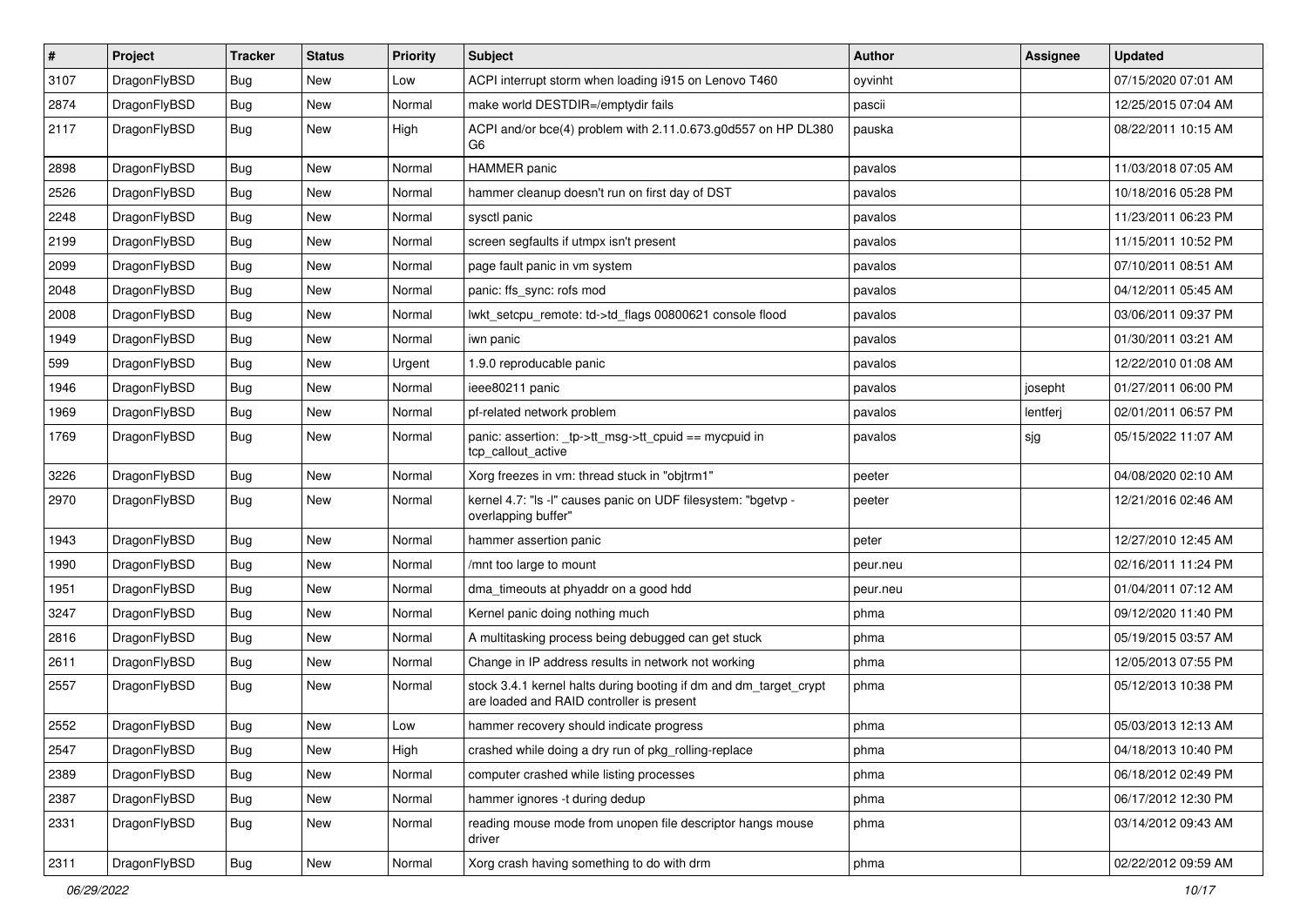| $\vert$ # | Project      | <b>Tracker</b> | <b>Status</b> | <b>Priority</b> | <b>Subject</b>                                                                                                                                                                                    | <b>Author</b> | Assignee | <b>Updated</b>      |
|-----------|--------------|----------------|---------------|-----------------|---------------------------------------------------------------------------------------------------------------------------------------------------------------------------------------------------|---------------|----------|---------------------|
| 2306      | DragonFlyBSD | <b>Bug</b>     | <b>New</b>    | Normal          | a crash starts the kernel debugger in text mode, but just reboots in X                                                                                                                            | phma          |          | 02/11/2012 08:02 PM |
| 1559      | DragonFlyBSD | Bug            | <b>New</b>    | Normal          | kernel trap                                                                                                                                                                                       | phma          |          | 11/27/2021 08:43 AM |
| 3302      | DragonFlyBSD | Bug            | <b>New</b>    | Normal          | Will not boot on System76 Lemur Pro (lemp10)                                                                                                                                                      | piecuch       |          | 11/03/2021 10:21 AM |
| 3298      | DragonFlyBSD | <b>Bug</b>     | <b>New</b>    | Normal          | Running "w" and having logged in via XDM through VNC, "w" prints<br>an extra error message                                                                                                        | piecuch       |          | 10/25/2021 09:16 AM |
| 3239      | DragonFlyBSD | Bug            | <b>New</b>    | Normal          | unable to SIGKILL glitched emacs                                                                                                                                                                  | piecuch       |          | 05/26/2020 03:30 AM |
| 3238      | DragonFlyBSD | <b>Bug</b>     | <b>New</b>    | Normal          | race conditions when printing from vkernel console                                                                                                                                                | piecuch       |          | 05/19/2020 02:50 PM |
| 2496      | DragonFlyBSD | <b>Bug</b>     | <b>New</b>    | Normal          | NTFS malloc limit exceeded                                                                                                                                                                        | plasmob       | tuxillo  | 02/19/2013 08:47 AM |
| 3245      | DragonFlyBSD | Bug            | <b>New</b>    | Normal          | panic: free: guard1x fail, i915 load from loader.conf                                                                                                                                             | polachok      |          | 08/21/2020 10:36 AM |
| 1101      | DragonFlyBSD | <b>Bug</b>     | Feedback      | Normal          | ohci related panic                                                                                                                                                                                | polachok      |          | 05/11/2021 04:00 AM |
| 1577      | DragonFlyBSD | Bug            | Feedback      | Normal          | panic: assertion: leaf->base.obj id == ip->obj id in<br>hammer_ip_delete_range                                                                                                                    | qhwt+dfly     |          | 05/11/2021 04:01 AM |
| 1387      | DragonFlyBSD | <b>Bug</b>     | Feedback      | Normal          | zero-size malloc and ps: kvm getprocs: Bad address                                                                                                                                                | qhwt+dfly     |          | 05/11/2021 04:00 AM |
| 1368      | DragonFlyBSD | <b>Bug</b>     | In Progress   | Normal          | suspend signal race?                                                                                                                                                                              | qhwt+dfly     |          | 05/11/2021 03:51 AM |
| 570       | DragonFlyBSD | <b>Bug</b>     | Feedback      | Normal          | 1.8.x: ACPI problems                                                                                                                                                                              | qhwt+dfly     |          | 06/02/2014 03:45 AM |
| 1942      | DragonFlyBSD | Bug            | <b>New</b>    | Normal          | locking against myself in getcacheblk()?                                                                                                                                                          | qhwt.dfly     |          | 05/31/2022 02:15 PM |
| 1917      | DragonFlyBSD | <b>Bug</b>     | <b>New</b>    | Normal          | panic: assertion: (RB_EMPTY(&ip->rec_tree) && (ip->flags &<br>HAMMER_INODE_XDIRTY) == 0)    (!RB_EMPTY(&ip->rec_tree)<br>&& (ip->flags & HAMMER INODE XDIRTY) != 0) in<br>hammer flush inode done | qhwt.dfly     |          | 11/24/2010 03:23 AM |
| 1876      | DragonFlyBSD | <b>Bug</b>     | <b>New</b>    | Normal          | devfs in jail + logging out from console(ttyv1+) -> panic                                                                                                                                         | qhwt.dfly     | tuxillo  | 05/31/2022 03:24 PM |
| 2371      | DragonFlyBSD | <b>Bug</b>     | <b>New</b>    | Normal          | Timezone problem with America/Sao Paulo                                                                                                                                                           | raitech       |          | 05/17/2012 01:42 PM |
| 1560      | DragonFlyBSD | Bug            | Feedback      | Normal          | Unable to modify partition table on ThinkPad T61p during install                                                                                                                                  | rehsack       |          | 01/15/2015 08:57 AM |
| 3313      | DragonFlyBSD | <b>Bug</b>     | <b>New</b>    | Normal          | Can't boot from my live USB at all. The kernel loading process<br>hangs.                                                                                                                          | rempas        |          | 06/03/2022 12:16 AM |
| 2675      | DragonFlyBSD | Bug            | <b>New</b>    | Low             | Ultimate N WiFi Link 5300 get iwn intr: fatal firmware error on 5GHz                                                                                                                              | revuwa        |          | 05/11/2021 04:07 AM |
| 2822      | DragonFlyBSD | <b>Bug</b>     | <b>New</b>    | Normal          | USB 3.0 stick throws "reading primary partition table: error<br>accessing offset 000[] for 152" error, while the stick works on any<br>other OS I tested                                          | revuwa        | profmakx | 06/29/2015 05:56 AM |
| 1836      | DragonFlyBSD | Bug            | <b>New</b>    | Normal          | Incorrect TCP checksum show up in tcpdump                                                                                                                                                         | robgar1       |          | 05/15/2022 11:22 AM |
| 2430      | DragonFlyBSD | Bug            | <b>New</b>    | Normal          | Alternate Password Hash method                                                                                                                                                                    | robin.carey1  |          | 10/07/2012 06:28 AM |
| 2138      | DragonFlyBSD | <b>Bug</b>     | <b>New</b>    | Normal          | > 100% CPU usage                                                                                                                                                                                  | robin.carey1  |          | 09/26/2011 12:20 PM |
| 600       | DragonFlyBSD | <b>Bug</b>     | <b>New</b>    | Low             | /sys/libkern/karc4random                                                                                                                                                                          | robin carey5  | profmakx | 01/19/2015 03:07 AM |
| 2626      | DragonFlyBSD | Bug            | <b>New</b>    | Normal          | iwn driver drops with error: "firmware error 'iwn intr: fatal firmware<br>error""                                                                                                                 | rodyaj        |          | 01/09/2014 05:50 AM |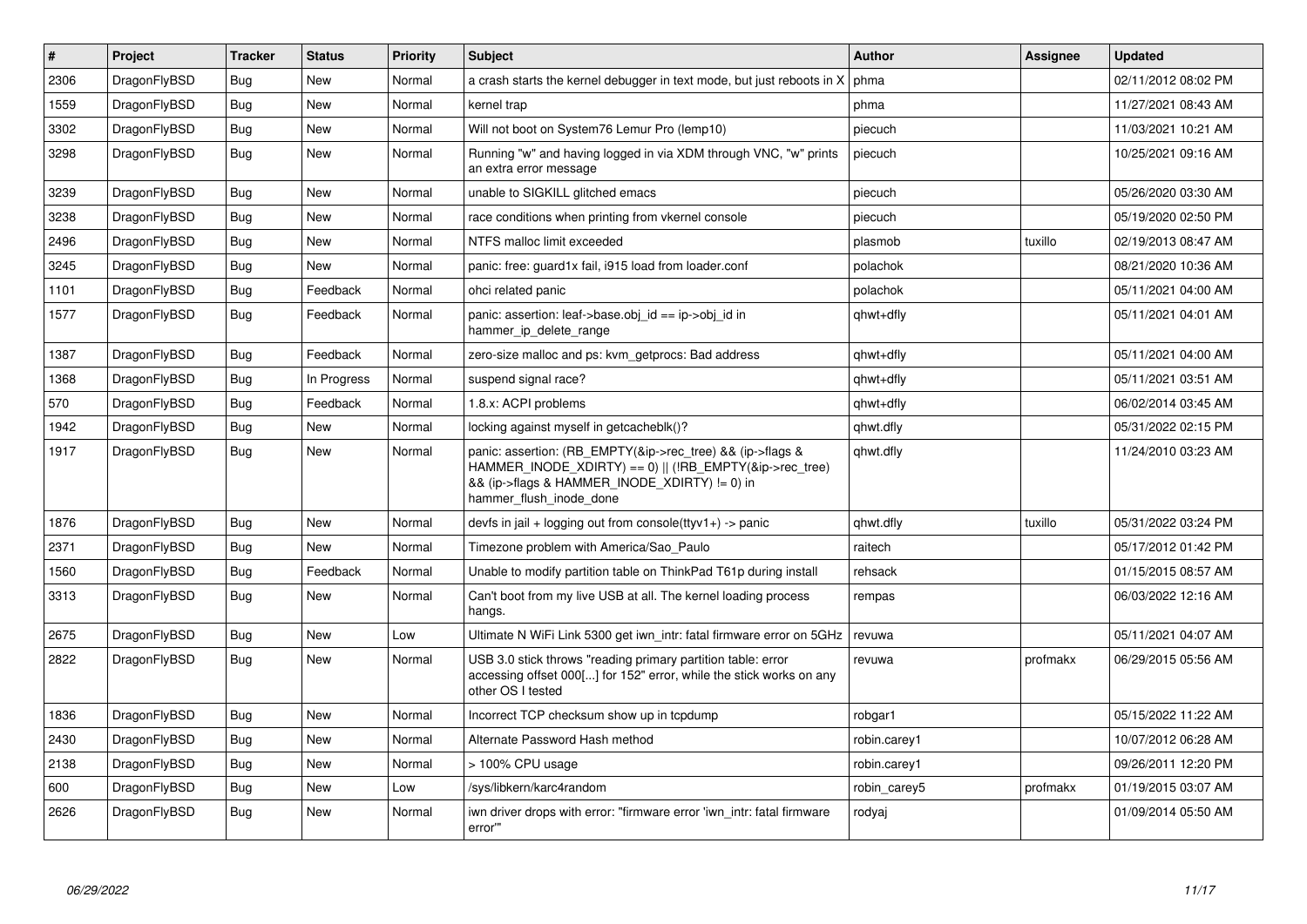| #    | Project      | <b>Tracker</b> | <b>Status</b> | <b>Priority</b> | Subject                                                                                         | <b>Author</b> | Assignee | <b>Updated</b>      |
|------|--------------|----------------|---------------|-----------------|-------------------------------------------------------------------------------------------------|---------------|----------|---------------------|
| 2738 | DragonFlyBSD | <b>Bug</b>     | New           | Normal          | Hammer: Strange behavior when trying to recover old version of<br>moved file                    | roland        |          | 11/20/2014 08:02 AM |
| 3141 | DragonFlyBSD | <b>Bug</b>     | New           | Normal          | dhclient blocks boot process                                                                    | rowo          |          | 12/16/2018 11:01 AM |
| 2887 | DragonFlyBSD | <b>Bug</b>     | <b>New</b>    | Low             | Missing extattr_namespace_to_string and<br>extattr_string_to_namespace functions                | rubenk        |          | 02/06/2016 05:09 AM |
| 2423 | DragonFlyBSD | <b>Bug</b>     | New           | Urgent          | After multiple panics/locks, hitting KKASSERT in<br>hammer_init_cursor                          | rumcic        |          | 09/18/2012 02:28 AM |
| 2080 | DragonFlyBSD | <b>Bug</b>     | New           | Normal          | panic: lockmgr thrd_sleep: called from interrupt, ipi, or hard code<br>section                  | rumcic        |          | 05/30/2011 05:06 PM |
| 2072 | DragonFlyBSD | <b>Bug</b>     | <b>New</b>    | Normal          | Fatal trap 12: stopped at lwkt_send_ipiq3                                                       | rumcic        |          | 05/17/2011 04:12 AM |
| 1975 | DragonFlyBSD | <b>Bug</b>     | New           | Normal          | Applications seg fault in select() and poll()                                                   | rumcic        |          | 05/31/2022 02:58 PM |
| 1874 | DragonFlyBSD | <b>Bug</b>     | New           | Normal          | mpd listening on all IPs, accepting only on one                                                 | rumcic        |          | 05/08/2011 01:01 PM |
| 1873 | DragonFlyBSD | <b>Bug</b>     | New           | Normal          | Panic upon usb mouse detach and reattaching                                                     | rumcic        |          | 02/01/2011 09:53 AM |
| 1580 | DragonFlyBSD | <b>Bug</b>     | Feedback      | Normal          | Panic (Fatal trap 12: page fault while in kernel mode) while playing<br>with pf and netif names | rumcic        |          | 12/21/2018 01:21 AM |
| 1489 | DragonFlyBSD | <b>Bug</b>     | Feedback      | Normal          | panic: ufs_dirbad: bad dir                                                                      | rumcic        |          | 03/10/2013 04:34 AM |
| 1250 | DragonFlyBSD | <b>Bug</b>     | Feedback      | Normal          | Panic upon plugging an USB flash drive into the machine                                         | rumcic        |          | 03/10/2013 05:17 AM |
| 1249 | DragonFlyBSD | <b>Bug</b>     | Feedback      | Normal          | panic: ffs vfree: freeing free inode                                                            | rumcic        |          | 03/10/2013 05:13 AM |
| 1218 | DragonFlyBSD | <b>Bug</b>     | In Progress   | Normal          | panic: assertion: $error == 0$ in hammer start transaction                                      | rumcic        |          | 05/11/2021 04:00 AM |
| 1192 | DragonFlyBSD | Submit         | <b>New</b>    | Normal          | KKASSERTs in sys/kern/uipc_{msg,socket}.c are too strict                                        | rumcic        |          | 05/11/2021 04:07 AM |
| 998  | DragonFlyBSD | <b>Bug</b>     | In Progress   | Normal          | Unconfiguring a vn while it is mounted                                                          | rumcic        | tuxillo  | 05/11/2021 04:00 AM |
| 2316 | DragonFlyBSD | <b>Bug</b>     | <b>New</b>    | Normal          | Ungraceful invalid password handling for adding a new user in the<br>installer                  | rune          |          | 04/27/2012 11:23 PM |
| 2549 | DragonFlyBSD | <b>Bug</b>     | In Progress   | Normal          | netgraph7: Kernel page fault.                                                                   | russiane39    | nant     | 05/10/2013 11:20 PM |
| 3047 | DragonFlyBSD | <b>Bug</b>     | New           | Normal          | HAMMER critical write error                                                                     | samuel        |          | 06/19/2019 09:50 AM |
| 2123 | DragonFlyBSD | <b>Bug</b>     | New           | Normal          | hammer is losing files                                                                          | schmir        |          | 08/30/2011 07:56 PM |
| 2042 | DragonFlyBSD | <b>Bug</b>     | New           | Normal          | kernel panic, when run boot0cfg                                                                 | sepherosa     |          | 05/31/2022 03:01 PM |
| 1944 | DragonFlyBSD | <b>Bug</b>     | New           | Normal          | panic: backing object 0xdea7b258 was somehow re-referenced<br>during collapse!                  | sepherosa     |          | 12/27/2010 02:06 AM |
| 2100 | DragonFlyBSD | <b>Bug</b>     | Feedback      | Normal          | devfs related panic                                                                             | sepherosa     | alexh    | 07/10/2011 02:29 PM |
| 2933 | DragonFlyBSD | Submit         | New           | Normal          | Remove unix domain socket support from cat(1)                                                   | sevan         |          | 08/01/2016 08:10 PM |
| 2924 | DragonFlyBSD | <b>Bug</b>     | New           | Normal          | cat -v fails to tag characters in extended table with M- prefix with<br>some locales            | sevan         |          | 07/11/2016 07:18 AM |
| 3160 | DragonFlyBSD | Submit         | In Progress   | Normal          | State the implementation difference in pkill/pgrep manual                                       | sevan         | tuxillo  | 06/03/2022 05:15 PM |
| 2396 | DragonFlyBSD | <b>Bug</b>     | Feedback      | High            | Latest 3.1 development version core dumps while destroying master<br><b>PFS</b>                 | sgeorge       |          | 01/23/2013 04:10 PM |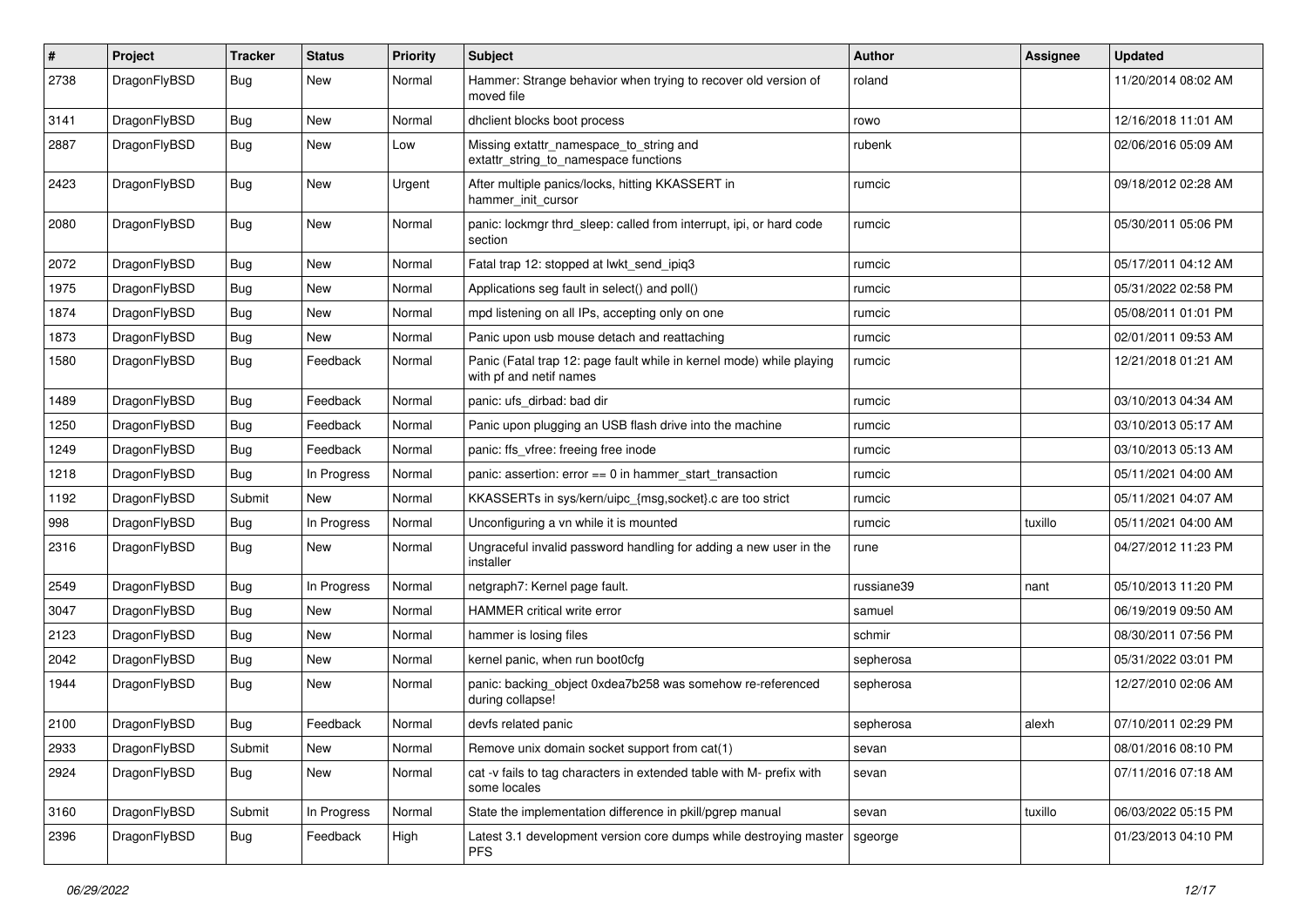| $\sharp$ | Project      | <b>Tracker</b> | <b>Status</b> | <b>Priority</b> | Subject                                                                             | Author     | Assignee | <b>Updated</b>      |
|----------|--------------|----------------|---------------|-----------------|-------------------------------------------------------------------------------------|------------|----------|---------------------|
| 2347     | DragonFlyBSD | Bug            | Feedback      | High            | Hammer PFSes destroy does not give back full space allocated to<br><b>PFS</b>       | sgeorge    |          | 07/19/2012 01:11 AM |
| 2124     | DragonFlyBSD | Bug            | <b>New</b>    | Normal          | getty repeating too quickly on port /dev/ttyv0                                      | sgeorge.ml |          | 09/01/2011 04:28 AM |
| 2891     | DragonFlyBSD | <b>Bug</b>     | New           | Normal          | Kernel panic in IEEE802.11 related code                                             | shamaz     |          | 05/29/2016 05:49 PM |
| 2863     | DragonFlyBSD | Bug            | <b>New</b>    | Normal          | HAMMER synch tid is zero                                                            | shamaz     |          | 12/12/2015 11:24 PM |
| 2820     | DragonFlyBSD | <b>Bug</b>     | <b>New</b>    | Normal          | TP-Link USB Wi-Fi adapter cannot be reattached to the system                        | shamaz     |          | 05/22/2015 09:45 PM |
| 1961     | DragonFlyBSD | <b>Bug</b>     | <b>New</b>    | Normal          | Can't create dump from DDB                                                          | shamaz     |          | 01/29/2011 09:02 PM |
| 1935     | DragonFlyBSD | <b>Bug</b>     | New           | Normal          | mouse does not work after switching between x and console                           | shamaz     |          | 12/13/2010 10:06 AM |
| 1884     | DragonFlyBSD | Bug            | New           | Normal          | System completely freezes while listening music (devbuf: malloc<br>limit exceeded)  | shamaz     |          | 01/24/2011 05:00 PM |
| 2141     | DragonFlyBSD | Bug            | <b>New</b>    | Urgent          | loader and/or documentation broken                                                  | sjg        |          | 01/20/2012 10:51 AM |
| 2061     | DragonFlyBSD | <b>Bug</b>     | New           | Normal          | USB keyboard boot panic                                                             | sjg        |          | 05/04/2012 12:20 AM |
| 1786     | DragonFlyBSD | <b>Bug</b>     | <b>New</b>    | Normal          | Calling NULL function pointer initiates panic loop                                  | sjg        |          | 10/11/2010 05:28 PM |
| 1302     | DragonFlyBSD | <b>Bug</b>     | In Progress   | Normal          | Checkpoint regression?                                                              | sjg        | sjg      | 07/10/2013 05:22 PM |
| 1964     | DragonFlyBSD | <b>Bug</b>     | <b>New</b>    | Normal          | iwn (panic assertion : wlan_assert_serialized)                                      | sjmm.ptr   | josepht  | 02/01/2011 12:57 PM |
| 2936     | DragonFlyBSD | <b>Bug</b>     | New           | Normal          | loader.efi crashes while loading kernel                                             | spaceille  |          | 08/20/2016 06:17 AM |
| 2587     | DragonFlyBSD | <b>Bug</b>     | <b>New</b>    | Normal          | SATA DVD writer not detected by DragonFly                                           | srussell   |          | 09/04/2020 08:55 AM |
| 2586     | DragonFlyBSD | Bug            | <b>New</b>    | Normal          | pf: "modulate" state seems problematic                                              | srussell   |          | 09/25/2013 07:36 PM |
| 2077     | DragonFlyBSD | <b>Bug</b>     | New           | Normal          | USB devices conflicting                                                             | srussell   |          | 05/17/2011 05:12 PM |
| 3129     | DragonFlyBSD | <b>Bug</b>     | <b>New</b>    | High            | Kernel panic with 5.2.0 on A2SDi-4C-HLN4F                                           | stateless  |          | 04/24/2018 12:50 AM |
| 2055     | DragonFlyBSD | <b>Bug</b>     | New           | Normal          | $ssh + IPV6 + bridge \Rightarrow connection freezes$                                | steve      |          | 04/24/2011 07:13 PM |
| 2004     | DragonFlyBSD | <b>Bug</b>     | New           | Normal          | LWKT_WAIT_IPIQ panic                                                                | steve      |          | 03/08/2011 05:46 PM |
| 2020     | DragonFlyBSD | Bug            | <b>New</b>    | Low             | Port brcm80211 driver from Linux to DragonFly BSD                                   | studer     |          | 03/05/2011 10:54 PM |
| 2082     | DragonFlyBSD | <b>Bug</b>     | <b>New</b>    | Normal          | dfbsd 2.10.1 amd64 - mc port build error with 'bmake bin-install'                   | sun-doctor |          | 05/25/2011 07:18 PM |
| 2509     | DragonFlyBSD | <b>Bug</b>     | New           | Normal          | Redefinition of DIRBLKSIZ in restore(8)                                             | swildner   |          | 06/04/2022 04:40 AM |
| 1913     | DragonFlyBSD | Bug            | New           | Normal          | panic: assertion: ip->flush_state != HAMMER_FST_FLUSH in<br>hammer_flush_inode_core | swildner   |          | 11/20/2010 05:27 PM |
| 1907     | DragonFlyBSD | <b>Bug</b>     | <b>New</b>    | Normal          | Hammer crash in hammer_flusher_flush()                                              | swildner   |          | 11/11/2010 05:07 AM |
| 243      | DragonFlyBSD | Bug            | Feedback      | Normal          | weird behavior in the shell                                                         | swildner   |          | 05/31/2022 02:51 PM |
| 3217     | DragonFlyBSD | Bug            | New           | Normal          | rescue tools: make install fails if rescue folder doesn't exist                     | t dfbsd    |          | 11/27/2019 08:16 PM |
| 2915     | DragonFlyBSD | Bug            | New           | High            | Hammer mirror-copy problem                                                          | t_dfbsd    |          | 08/25/2016 05:28 AM |
| 3205     | DragonFlyBSD | Bug            | Feedback      | High            | Go compiler net test failing                                                        | t dfbsd    | tuxillo  | 05/10/2021 02:45 AM |
| 3135     | DragonFlyBSD | Submit         | New           | Normal          | Add EVFILT_RECV and EVFILT_SEND                                                     | tautolog   |          | 05/25/2018 09:59 PM |
| 3036     | DragonFlyBSD | Bug            | New           | Normal          | panic in icmp redirect start() ASSERT IN NETISR(0)                                  | tautolog   |          | 05/11/2017 07:27 PM |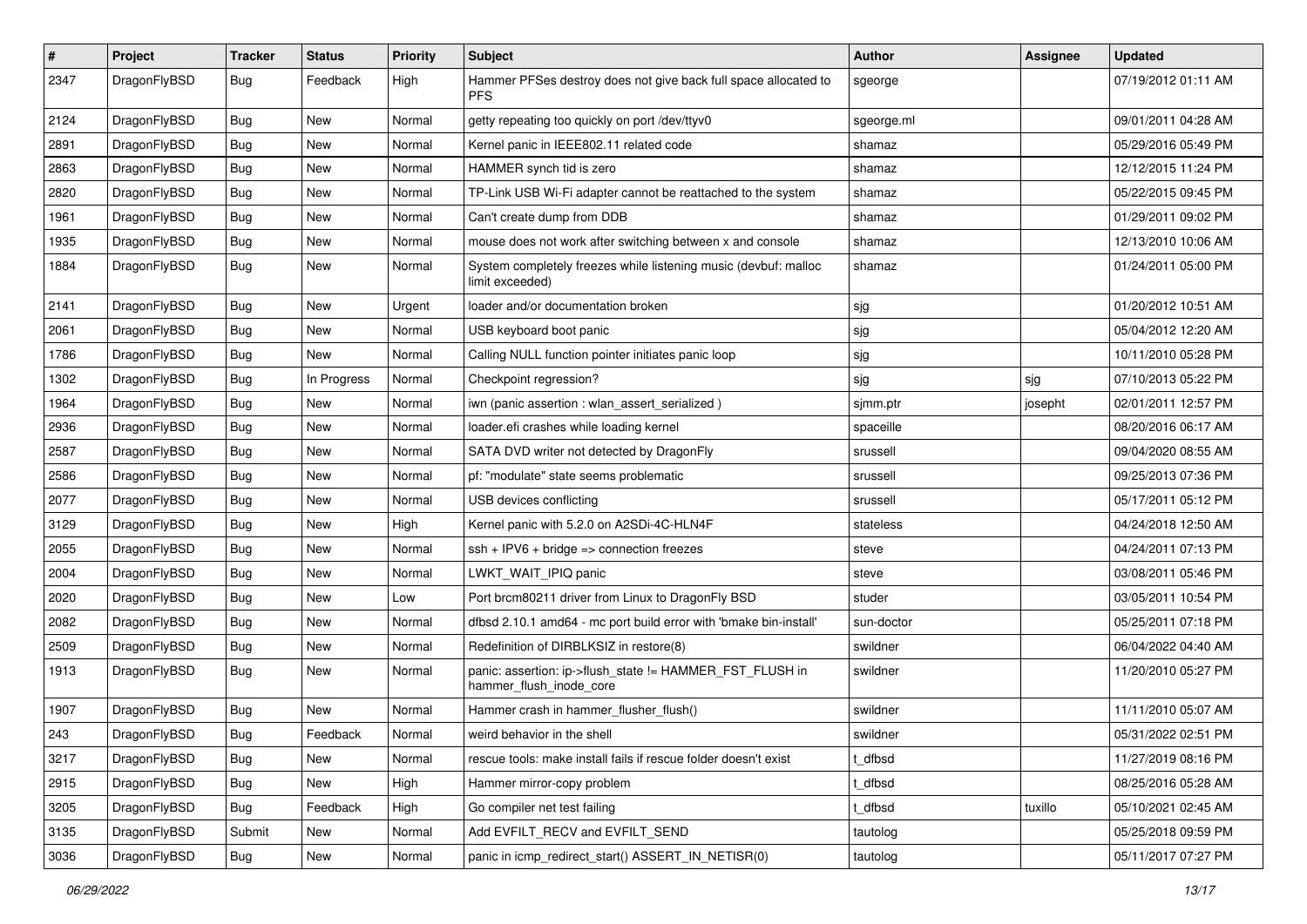| #    | Project      | <b>Tracker</b> | <b>Status</b> | <b>Priority</b> | <b>Subject</b>                                                                                           | Author            | Assignee | <b>Updated</b>      |
|------|--------------|----------------|---------------|-----------------|----------------------------------------------------------------------------------------------------------|-------------------|----------|---------------------|
| 2921 | DragonFlyBSD | Submit         | <b>New</b>    | Normal          | Allow moused to accept userland mouse events                                                             | tautolog          |          | 05/11/2021 04:08 AM |
| 3113 | DragonFlyBSD | <b>Bug</b>     | In Progress   | Urgent          | Booting vKernel fails due being out of swap space                                                        | tcullen           |          | 05/11/2021 04:14 AM |
| 1127 | DragonFlyBSD | <b>Bug</b>     | Feedback      | Low             | cdrom drive not detected                                                                                 | tgr               | corecode | 01/15/2015 08:55 AM |
| 2609 | DragonFlyBSD | Bug            | New           | Normal          | master: panic: assertion<br>"LWKT_TOKEN_HELD_ANY(vm_object_token(object))" failed in<br>swp pager lookup | thomas.nikolajsen |          | 11/28/2013 11:36 AM |
| 2436 | DragonFlyBSD | Bug            | <b>New</b>    | Normal          | panic: assertion "lp->lwp_qcpu == dd->cpuid" failed in<br>dfly_acquire_curproc                           | thomas.nikolajsen |          | 01/23/2013 11:07 AM |
| 2296 | DragonFlyBSD | <b>Bug</b>     | In Progress   | High            | panic: assertion "m->wire count > 0" failed                                                              | thomas.nikolaisen |          | 08/30/2012 06:09 AM |
| 1984 | DragonFlyBSD | <b>Bug</b>     | <b>New</b>    | Normal          | hammer mount fails after crash - HAMMER: FIFO record bad head<br>signature                               | thomas.nikolajsen |          | 03/08/2011 06:57 PM |
| 285  | DragonFlyBSD | <b>Bug</b>     | Feedback      | Low             | interrupt latency with re without ip address configured                                                  | thomas.nikolajsen |          | 02/20/2014 10:30 AM |
| 2459 | DragonFlyBSD | Bug            | Feedback      | Normal          | apic problems with HP Probook 4510s                                                                      | thowe             |          | 11/27/2021 08:22 AM |
| 3316 | DragonFlyBSD | Bug            | <b>New</b>    | Normal          | hammer2 dirent create() allows creating >1 dirents with the same<br>name                                 | tkusumi           |          | 06/05/2022 12:35 PM |
| 3312 | DragonFlyBSD | Submit         | <b>New</b>    | Normal          | hammer2: redundant chain modify after chain creation                                                     | tkusumi           |          | 05/15/2022 01:35 PM |
| 3269 | DragonFlyBSD | <b>Bug</b>     | In Progress   | Normal          | Is double-buffer'd buf still required by HAMMER2?                                                        | tkusumi           |          | 05/12/2021 04:09 PM |
| 3266 | DragonFlyBSD | Bug            | <b>New</b>    | High            | Filesystems broken due to "KKASSERT(count &<br>TOK COUNTMASK);"                                          | tkusumi           |          | 03/15/2021 01:21 PM |
| 3249 | DragonFlyBSD | <b>Bug</b>     | <b>New</b>    | Normal          | HAMMER2 fsync(2) not working properly                                                                    | tkusumi           |          | 09/21/2020 07:07 AM |
| 3246 | DragonFlyBSD | <b>Bug</b>     | <b>New</b>    | Normal          | HAMMER2 unable to handle ENOSPC properly                                                                 | tkusumi           |          | 09/04/2020 11:11 AM |
| 3184 | DragonFlyBSD | Bug            | <b>New</b>    | Normal          | tsleep(9) return value when PCATCH specified                                                             | tkusumi           |          | 04/03/2019 06:49 AM |
| 3142 | DragonFlyBSD | Submit         | <b>New</b>    | Normal          | lib/libdmsg: Unbreak using new API EVP CIPHER CTX new()                                                  | tkusumi           |          | 07/08/2018 04:18 AM |
| 2857 | DragonFlyBSD | Bug            | <b>New</b>    | Normal          | hammer stalls via bitcoin-qt                                                                             | tkusumi           |          | 11/30/2015 06:52 AM |
| 2812 | DragonFlyBSD | <b>Bug</b>     | <b>New</b>    | Normal          | Panic on Intel DE3815TYKHE                                                                               | tmorp             |          | 05/14/2015 03:14 PM |
| 2931 | DragonFlyBSD | <b>Bug</b>     | <b>New</b>    | Low             | 'gdb' of 'vkernel' unable to print backtrace                                                             | tofergus          |          | 07/26/2016 01:51 PM |
| 2930 | DragonFlyBSD | <b>Bug</b>     | <b>New</b>    | High            | 'objcache' causes panic during 'nfs readdir'                                                             | tofergus          |          | 07/26/2016 01:09 PM |
| 2473 | DragonFlyBSD | Bug            | <b>New</b>    | Normal          | Kernel crash when trying to up the wpi0 device (Dfly<br>v3.3.0.758.g47388-DEVELOPMENT)                   | tomaz             |          | 02/24/2014 08:50 AM |
| 1282 | DragonFlyBSD | <b>Bug</b>     | Feedback      | Normal          | panic (trap 12) when booting SMP kernel on Atom 330 (dual core)                                          | tomaz.borstnar    |          | 05/11/2021 04:00 AM |
| 1579 | DragonFlyBSD | <b>Bug</b>     | Feedback      | Normal          | dfly 2.4.1 does not like HP DL360G4p and Smart Array 6400 with<br>MSA20                                  | tomaz.borstnar    | tuxillo  | 06/02/2014 02:44 PM |
| 3319 | DragonFlyBSD | <b>Bug</b>     | New           | Normal          | setproctitle() calls can change effect of later setproctitle() calls                                     | tonyc             |          | 06/29/2022 06:10 PM |
| 3252 | DragonFlyBSD | Bug            | New           | Normal          | tcsetattr/tcgetattr set errno incorrectly on non-TTY                                                     | tonyc             |          | 10/26/2020 09:34 PM |
| 806  | DragonFlyBSD | <b>Bug</b>     | Feedback      | Normal          | boot error on MacBook                                                                                    | tralamazza        |          | 06/04/2022 05:28 AM |
| 3231 | DragonFlyBSD | Bug            | New           | Normal          | wifi drops on 5.8                                                                                        | tse               |          | 04/06/2020 05:08 AM |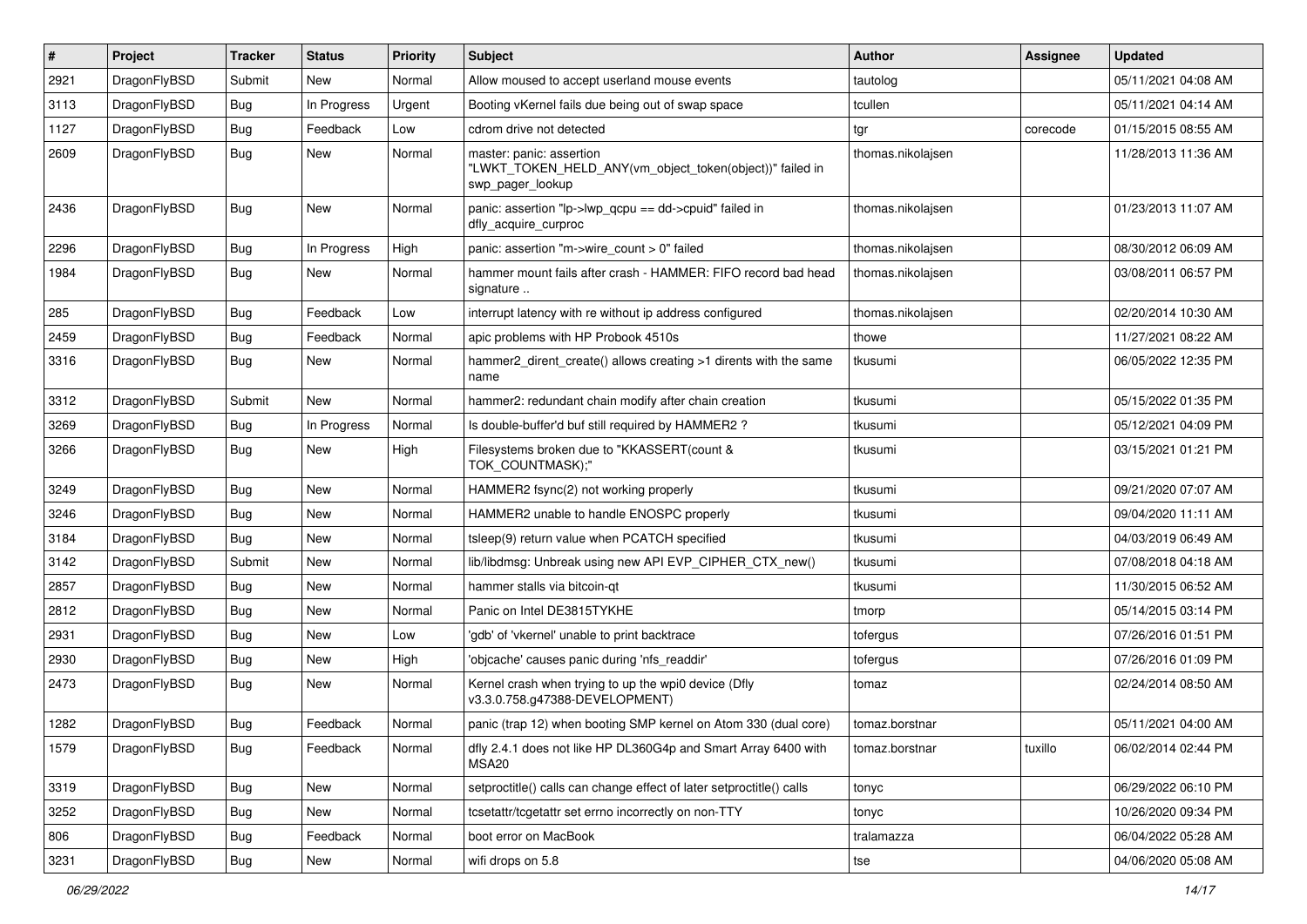| $\pmb{\#}$ | Project      | <b>Tracker</b> | <b>Status</b> | <b>Priority</b> | Subject                                                                                                   | Author  | Assignee | <b>Updated</b>      |
|------------|--------------|----------------|---------------|-----------------|-----------------------------------------------------------------------------------------------------------|---------|----------|---------------------|
| 3225       | DragonFlyBSD | Bug            | <b>New</b>    | Normal          | nfsd freeze when using qemu                                                                               | tse     |          | 03/17/2020 11:52 AM |
| 3208       | DragonFlyBSD | Bug            | <b>New</b>    | Normal          | Crash related to nfsd                                                                                     | tse     |          | 06/11/2020 05:52 AM |
| 3199       | DragonFlyBSD | <b>Bug</b>     | New           | Normal          | PFS label not found panic                                                                                 | tse     |          | 08/21/2019 03:51 AM |
| 3197       | DragonFlyBSD | Bug            | New           | Normal          | DragonFly upgrades                                                                                        | tse     |          | 04/18/2020 04:18 PM |
| 3170       | DragonFlyBSD | Bug            | <b>New</b>    | Normal          | repeatable nfsd crash                                                                                     | tse     |          | 06/11/2020 05:52 AM |
| 2140       | DragonFlyBSD | Bug            | New           | High            | hammer io delallocate panic with 'duplicate entry' message                                                | ttw     |          | 10/07/2011 12:22 PM |
| 3196       | DragonFlyBSD | Bug            | <b>New</b>    | Normal          | test issue after redmine upgrade (2)                                                                      | tuxillo |          | 07/05/2019 04:33 AM |
| 3157       | DragonFlyBSD | Bug            | <b>New</b>    | Normal          | TP-Link UE300 not working in 5.2-RELEASE                                                                  | tuxillo |          | 11/15/2018 02:08 PM |
| 2647       | DragonFlyBSD | Bug            | <b>New</b>    | Normal          | HAMMER panic on 3.6.0                                                                                     | tuxillo |          | 05/11/2021 03:54 AM |
| 2641       | DragonFlyBSD | Bug            | New           | Normal          | Panic when loading natapci as module                                                                      | tuxillo |          | 05/11/2021 03:54 AM |
| 2638       | DragonFlyBSD | Bug            | Feedback      | High            | Fix machdep.pmap_mmu_optimize                                                                             | tuxillo |          | 05/11/2021 04:07 AM |
| 2636       | DragonFlyBSD | Bug            | Feedback      | Low             | Add -x flag to iostat (a la solaris)                                                                      | tuxillo |          | 05/11/2021 04:07 AM |
| 2631       | DragonFlyBSD | Bug            | In Progress   | Low             | Verify library versioning current with full package build and switch it<br>on (after publishing packages) | tuxillo |          | 05/11/2021 04:06 AM |
| 2630       | DragonFlyBSD | Bug            | New           | Normal          | Bring in latest iconv fixes from FreeBSD10 as well as csmapper<br>updates                                 | tuxillo |          | 05/11/2021 03:54 AM |
| 2629       | DragonFlyBSD | Bug            | New           | Normal          | Replace gcc44 with llvm34, clang34, and libc++                                                            | tuxillo |          | 06/02/2014 02:30 PM |
| 2556       | DragonFlyBSD | Bug            | Feedback      | Normal          | DragonFly v3.5.0.81.gd3479 - Process signal weirdness                                                     | tuxillo |          | 12/17/2013 03:48 PM |
| 2498       | DragonFlyBSD | Bug            | New           | Normal          | DFBSD v3.2.2-RELEASE - LIST_FIRST(&bp->b_dep) == NULL"<br>failed in vfs_vmio_release                      | tuxillo |          | 05/31/2022 04:09 PM |
| 2495       | DragonFlyBSD | Bug            | New           | High            | DFBSD v3.3.0.960.g553fe7 - ocnt != 0" failed in<br>prop_object_release                                    | tuxillo |          | 05/31/2022 04:08 PM |
| 2351       | DragonFlyBSD | Bug            | In Progress   | Normal          | DFBSD v3.1.0.579.g44ccf - Stuck during startup, random freezes                                            | tuxillo |          | 04/24/2012 08:21 AM |
| 2345       | DragonFlyBSD | Bug            | In Progress   | Normal          | DFBSD v3.1.0.457.gd679f - NFS panic on diskless station                                                   | tuxillo |          | 04/07/2012 05:22 PM |
| 2283       | DragonFlyBSD | Bug            | New           | Normal          | DFBSD DragonFly v2.13.0.957.g4f459 - pmap_release: page<br>should already be gone 0xc27120bc              | tuxillo |          | 01/23/2012 03:03 AM |
| 2282       | DragonFlyBSD | <b>Bug</b>     | In Progress   | Normal          | gdb segfaults with certain corefiles                                                                      | tuxillo |          | 01/18/2012 04:40 PM |
| 2224       | DragonFlyBSD | Bug            | New           | Normal          | v2.13.0.291.gaa7ec - Panic on fq while installing world                                                   | tuxillo |          | 11/18/2011 01:40 AM |
| 2171       | DragonFlyBSD | Bug            | New           | Normal          | DFBSD v2.13.0.151.gdc8442 - panic: assertion "(*ptep &<br>$(PG_MANAGED PG_V)) == PG_V"$                   | tuxillo |          | 11/04/2011 05:06 PM |
| 2166       | DragonFlyBSD | Bug            | New           | Normal          | DFBSD v2.13.0.109.g05b9d - Strange lockups                                                                | tuxillo |          | 10/29/2011 11:20 AM |
| 2129       | DragonFlyBSD | Bug            | New           | Normal          | DFBSD v2.11.0.661.gf9438 i386 - panic: lockmgr thrd_sleep                                                 | tuxillo |          | 09/05/2011 09:49 AM |
| 2084       | DragonFlyBSD | <b>Bug</b>     | New           | Normal          | DFBSD v2.11.0.242.g4d317 - panic: zone: entry not free                                                    | tuxillo |          | 07/03/2012 01:23 AM |
| 2078       | DragonFlyBSD | Bug            | New           | Normal          | DFBSD i386 v2.11.0.201.g3ed2f - Panic during installworld into a<br>vn0 device                            | tuxillo |          | 05/19/2011 07:50 PM |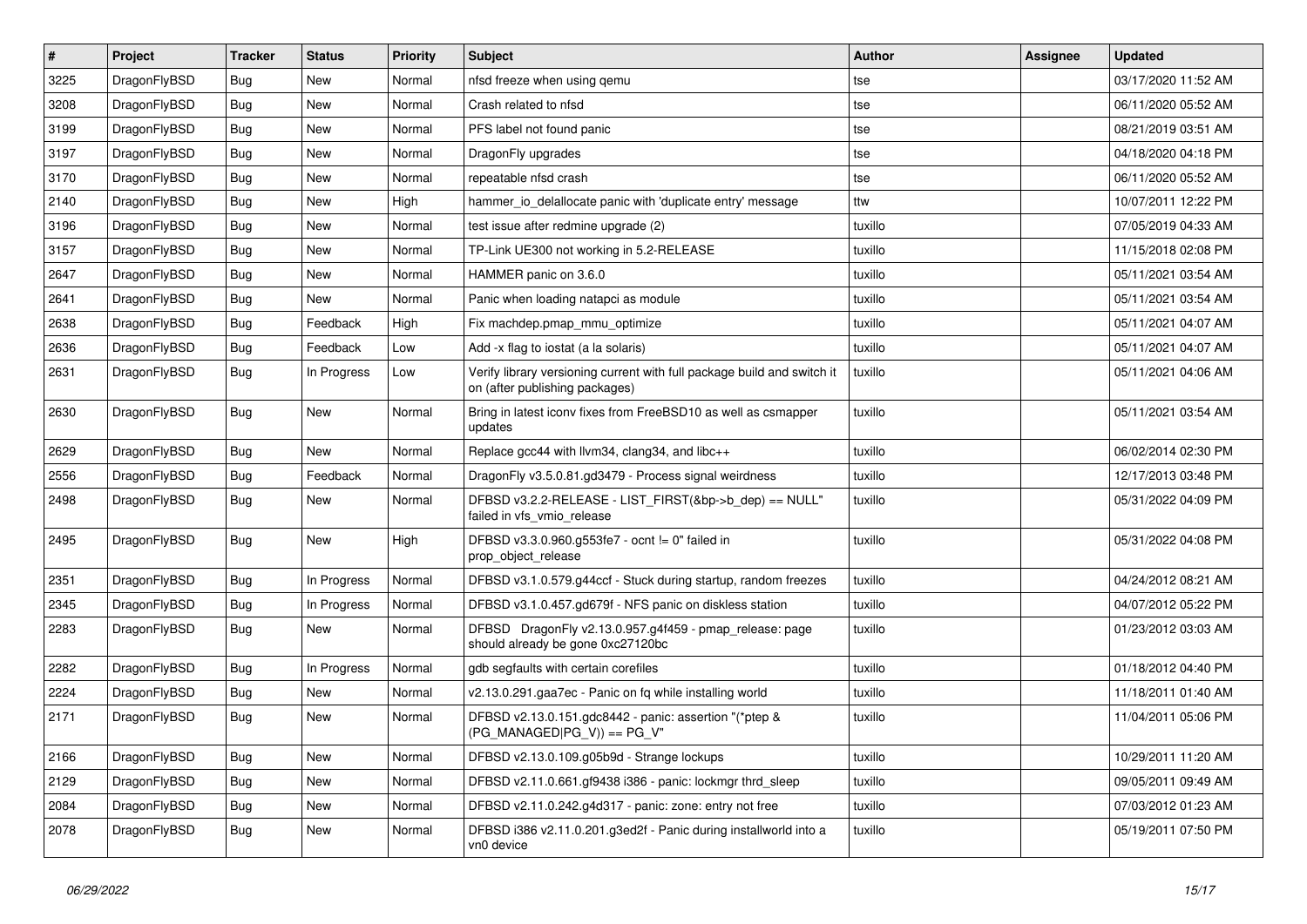| $\#$ | Project      | <b>Tracker</b> | <b>Status</b> | <b>Priority</b> | <b>Subject</b>                                                                             | <b>Author</b>    | Assignee  | <b>Updated</b>      |
|------|--------------|----------------|---------------|-----------------|--------------------------------------------------------------------------------------------|------------------|-----------|---------------------|
| 1959 | DragonFlyBSD | <b>Bug</b>     | <b>New</b>    | Normal          | DFBSD v2.9.1.422.gc98f2 - Panic during boot - IPv6 and PF                                  | tuxillo          |           | 01/13/2011 03:37 AM |
| 1867 | DragonFlyBSD | <b>Bug</b>     | New           | Normal          | it(4) motherboard and fan problems                                                         | tuxillo          |           | 07/08/2011 10:48 AM |
| 1332 | DragonFlyBSD | Bug            | Feedback      | Normal          | DFBSD 2.2 - Booting usbcdrom/usbsticks on thinkpad hangs on<br>"BTX Halted"                | tuxillo          |           | 05/11/2021 04:00 AM |
| 3314 | DragonFlyBSD | Bug            | New           | Normal          | Bring virtio_console(4) from FreeBSD                                                       | tuxillo          | tuxillo   | 05/29/2022 08:24 AM |
| 3295 | DragonFlyBSD | <b>Bug</b>     | In Progress   | Normal          | Adapt devel/libvirt for nvmm                                                               | tuxillo          | tuxillo   | 11/03/2021 04:56 PM |
| 2358 | DragonFlyBSD | Bug            | In Progress   | Normal          | DFBSD v3.0.2.32.g928ca - panic: hammer: insufficient undo FIFO<br>space!                   | tuxillo          | tuxillo   | 05/10/2021 02:50 AM |
| 1819 | DragonFlyBSD | <b>Bug</b>     | In Progress   | Low             | truss - Major revamping task list                                                          | tuxillo          | tuxillo   | 11/27/2021 08:45 AM |
| 2828 | DragonFlyBSD | <b>Bug</b>     | New           | High            | On AMD APUs and Bulldozer CPUs, the machdep.cpu_idle_hlt<br>sysctl should be 3 by default  | vadaszi          | vadaszi   | 05/11/2021 04:07 AM |
| 293  | DragonFlyBSD | <b>Bug</b>     | Feedback      | Low             | Various updates to the handbook                                                            | victor           | victor    | 03/10/2013 04:46 AM |
| 2490 | DragonFlyBSD | <b>Bug</b>     | <b>New</b>    | Normal          | nmalloc should color addresses to avoid cache bank conflictsw                              | vsrinivas        |           | 06/10/2014 05:51 AM |
| 2489 | DragonFlyBSD | Bug            | New           | Normal          | nmalloc doesn't cache VA for allocations > 8KB                                             | vsrinivas        |           | 06/10/2014 05:51 AM |
| 2360 | DragonFlyBSD | <b>Bug</b>     | In Progress   | Normal          | Wishlist: virtio driver import                                                             | vsrinivas        |           | 06/04/2022 04:16 AM |
| 2154 | DragonFlyBSD | Bug            | New           | Normal          | vkernel copyout() doesn't return EFAULT on error                                           | vsrinivas        |           | 10/20/2011 03:53 AM |
| 2136 | DragonFlyBSD | Bug            | New           | Normal          | socketpair() doesn't free file descriptors on copyout failure                              | vsrinivas        |           | 04/05/2013 09:13 AM |
| 2085 | DragonFlyBSD | Bug            | New           | Normal          | panic: assertion: (m->flags & PG_MAPPED) == 0 in<br>vm_page_free_toq                       | vsrinivas        |           | 06/10/2011 07:48 AM |
| 2081 | DragonFlyBSD | Bug            | Feedback      | Normal          | Panic on device "detach" / "failure"                                                       | vsrinivas        |           | 02/29/2012 07:11 AM |
| 2071 | DragonFlyBSD | <b>Bug</b>     | New           | High            | Panic on assertion: (int)(flg->seq - seq) > 0 in hammer_flusher_flush<br>after inode error | vsrinivas        |           | 06/12/2011 07:59 AM |
| 1861 | DragonFlyBSD | <b>Bug</b>     | New           | Normal          | panic via kprintf (lockmgr called in a hard section)                                       | vsrinivas        |           | 10/11/2010 12:56 AM |
| 1749 | DragonFlyBSD | <b>Bug</b>     | In Progress   | Normal          | HAMMER fsstress panic in hammer_flush_inode_core<br>'ip->flush_state != HAMMER_FST_FLUSH'  | vsrinivas        |           | 05/11/2021 04:06 AM |
| 1744 | DragonFlyBSD | <b>Bug</b>     | In Progress   | Normal          | HAMMER fsstress panic in hammer_setup_child_callback                                       | vsrinivas        |           | 05/11/2021 04:05 AM |
| 1661 | DragonFlyBSD | Bug            | In Progress   | Normal          | panic on password entry mount smb filesystem                                               | vsrinivas        |           | 11/27/2021 08:29 AM |
| 2113 | DragonFlyBSD | Bug            | New           | Normal          | nmalloc threaded program fork leak                                                         | vsrinivas        | vsrinivas | 08/11/2011 07:25 PM |
| 1185 | DragonFlyBSD | <b>Bug</b>     | New           | High            | need a tool to merge changes into /etc                                                     | wa1ter           |           | 02/18/2014 06:02 AM |
| 3124 | DragonFlyBSD | <b>Bug</b>     | New           | High            | DragonFlyBSD 5.0.2 with Hammer2 with UEFI install doesn't boot                             | wiesl            |           | 06/18/2019 05:07 AM |
| 2886 | DragonFlyBSD | Bug            | New           | Normal          | dragonfly mail agent: sending a testmail causes high system load                           | worf             |           | 02/05/2016 05:53 AM |
| 2252 | DragonFlyBSD | <b>Bug</b>     | New           | Low             | snd_hda not useable if loaded via /boot/loader.conf                                        | xbit             | swildner  | 12/14/2011 12:23 AM |
| 2287 | DragonFlyBSD | <b>Bug</b>     | New           | Normal          | HAMMER(ROOT) Illegal UNDO TAIL signature at<br>300000001967c000                            | y0n3t4n1         |           | 11/07/2018 01:22 AM |
| 2840 | DragonFlyBSD | <b>Bug</b>     | New           | Normal          | wrong voltage is reported                                                                  | yellowrabbit2010 |           | 09/11/2015 06:09 PM |